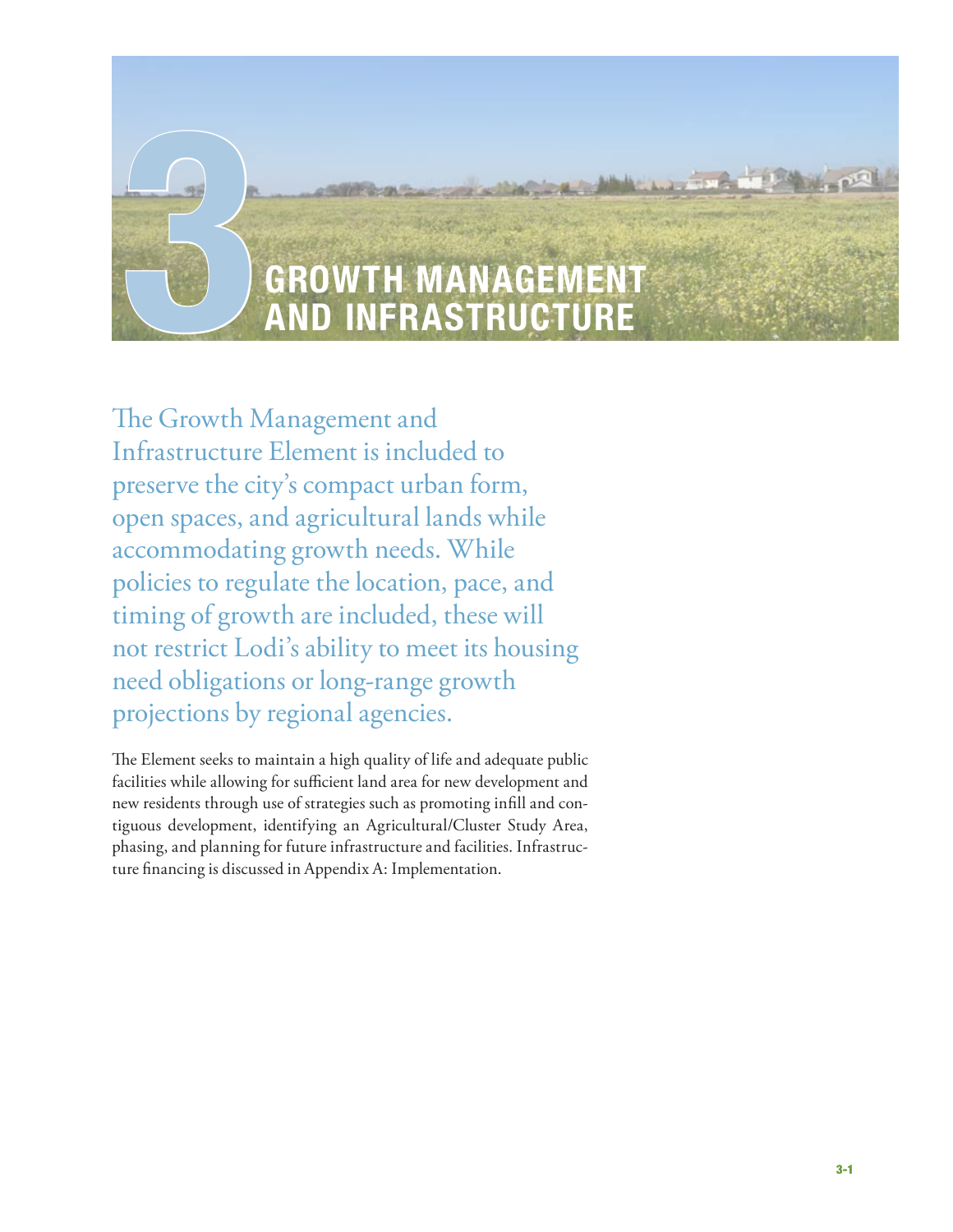





**Agricultural lands provide economic, aesthetic, and habitat benefits for Lodi. This plan includes strategies to maintain a balance between urban growth and protection of agricultural land and open space.** 

## 3.1 Background

## **Balancing Agriculture, Open Space, and Urban Development**

The General Plan prioritizes compact development to foster livability in the urban realm and avoid wasteful or premature consumption of agricultural land and open space. Agricultural lands provide a variety of important functions in the Planning Area. First, they produce commodities that generate economic benefits in the form of local jobs and revenue. Second, they contribute to the aesthetic value of the area and character of the city (especially with the growing viniculture industry). Finally, they create a variety of foraging habitats for several important special status wildlife species.

Future development could eliminate, modify or fragment agricultural resources. Fragmentation of existing agricultural lands may increase the likelihood of increased nuisance effects resulting from urban expansion into agricultural areas. Nuisance effects include noise (from farm equipment and crop dusting), dust, odors, and drift of agricultural chemicals. From the agricultural perspective, conflicts with urban development include restrictions on the use of agricultural chemicals, complaints regarding noise and dust, trespass, vandalism, and damage from domestic animals. These conflicts may increase costs to the agricultural operation, and combined with rising land values for residential development, encourage the conversion of additional important farmland to urban uses.

Mitigating these conflicts is an important component to maintaining the urban/agricultural balance Lodi has thus far maintained. This plan defines growth management strategies that balance urban growth with protection of agricultural land.

### **Loss of Agricultural Land and Open Space**

Expansion of Lodi's urban area will ultimately result in some loss of surrounding agricultural resources. Development phasing attempts to minimize this impact by focusing first on infill and then on blocks of land that ensure that urban growth remains contiguous, therefore having the least impact on agricultural land while still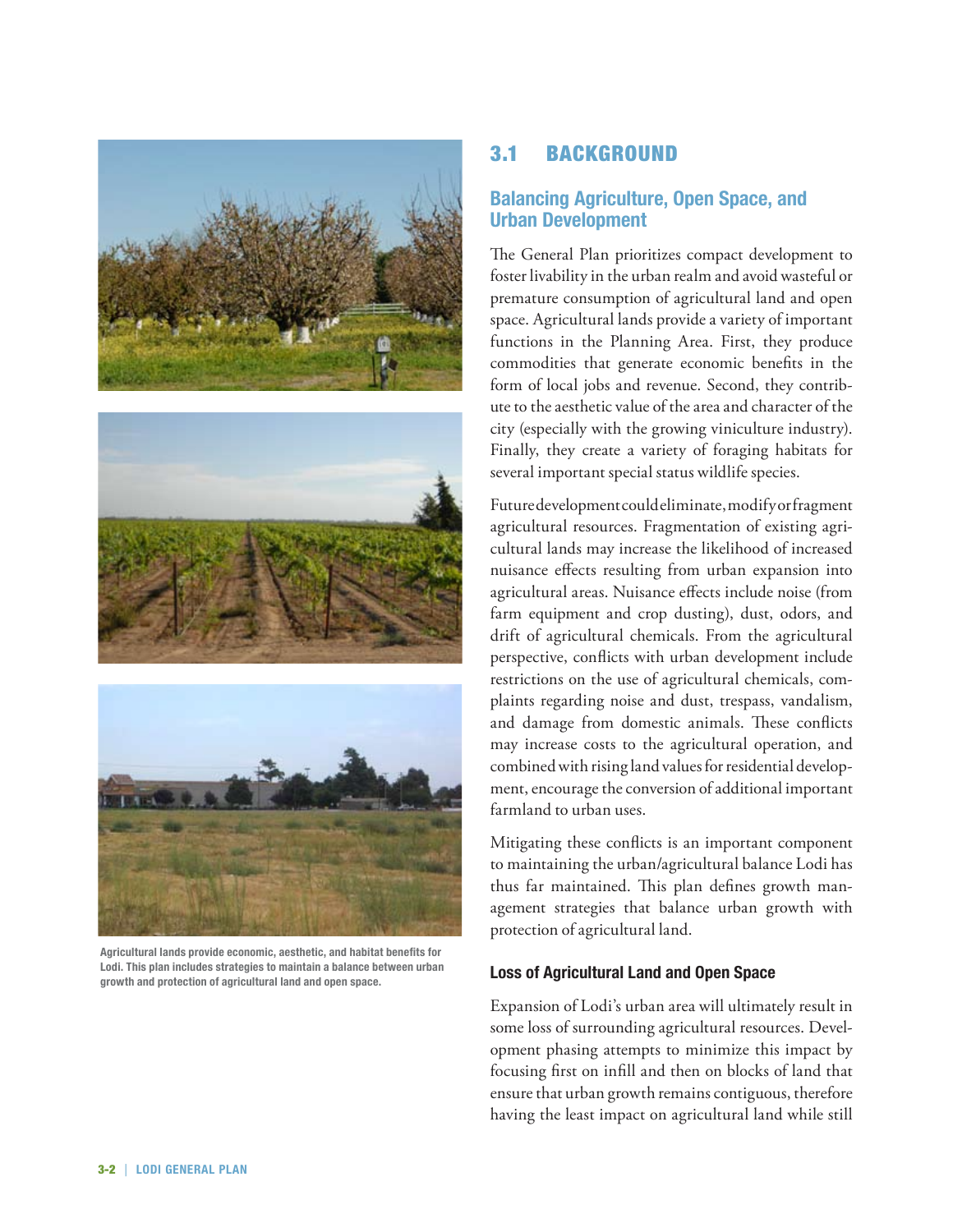accommodating urban growth needs. Farmland preservation and conversion are addressed in more detail in Chapter 7: Conservation.

### **Growth Management Allocation Ordinance**

In 1991, the City adopted a Growth Management Allocation Ordinance to regulate the location, amount, and timing of residential development. Under the ordinance, the maximum number of housing units approved by the City reflects a 2% maximum increase in population annually. Unused permits roll on to the next year. The ordinance establishes a residential density allocation system to promote a mix of housing densities. For example, in 2005, the 2% Growth Management Allocation Ordinance translated to a maximum of 450 residential building permits; 65% of the approved permits were for low density housing units (under seven units/acre), 10% medium density units (7-20 units/acre), and 25% high-density units (over 20 units/acre). Overall, the allowable housing developments averaged seven units per acre.

The breakdown by density establishes an upper limit for the number of permits, but does not guarantee that the density quotas are attained by the end of a year. Because in most years demand has been less than available permits, an inventory of available permits has built up, standing at a total of 3,268 available units in addition to the annual 2% allocation in 2007. The General Plan Land Use Diagram (as shown in Figure 2-1 of Chapter 2) defines adequate residential area to meet the maximum population permissible under the Growth Management Allocation Ordinance.

## **Armstrong Road Agricultural/Cluster Study Area**

In order to maintain a clear distinction between Lodi and Stockton and to preserve agriculture—two separate but overlapping goals—Lodi recently identified the Armstrong Road Agricultural/Cluster Study Area. The study area extends along the south edge of Lodi (about one-half mile north of Armstrong Road), from I-5 to SR-99, and south to the City of Stockton's Planning Area boundary. The City Council appointed Community Separator/Greenbelt Task Force has investigated a variety of models to accomplish the separator and open space plan. Table 3-1 discusses some potential planning tools that may be used in establishing a separator.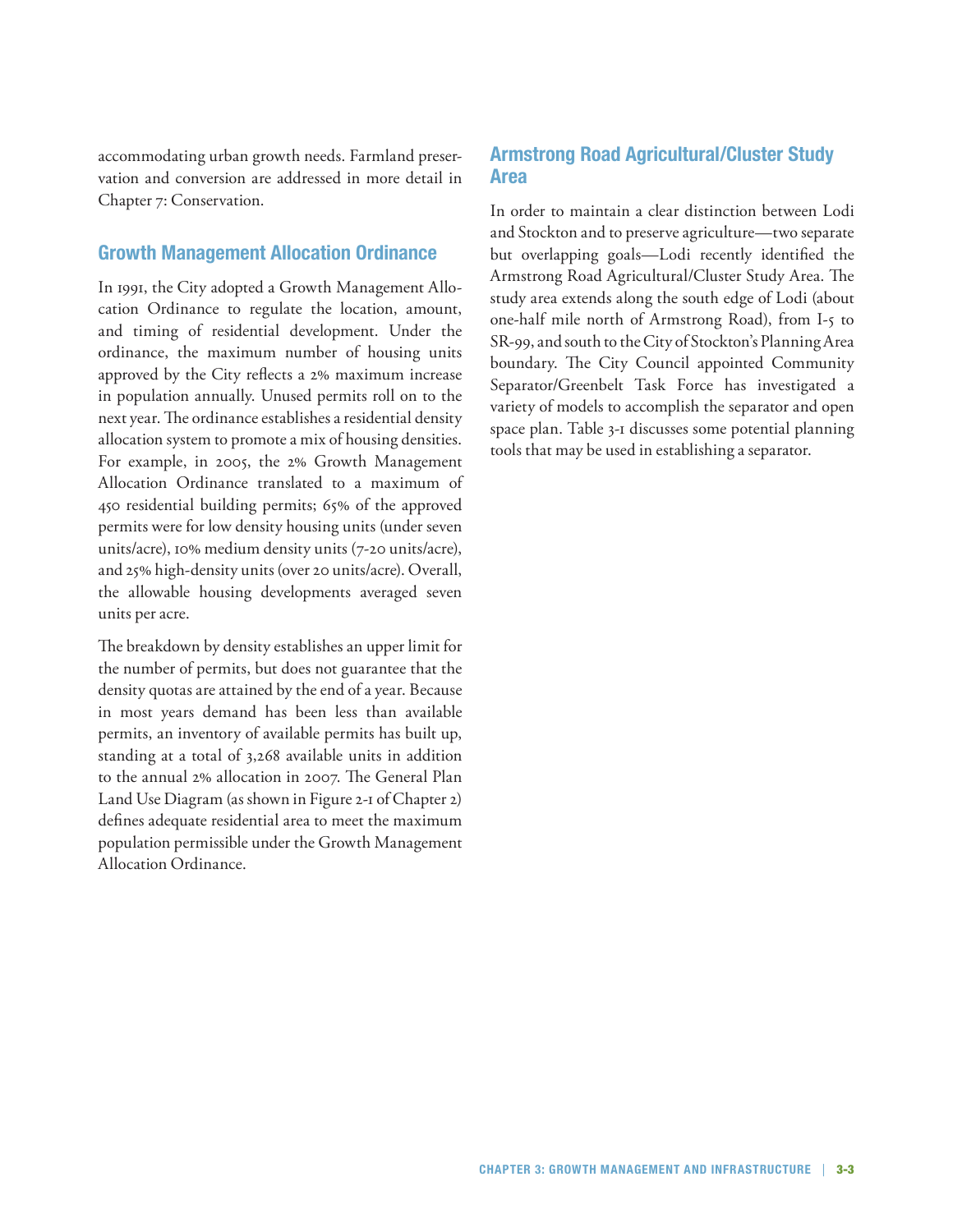#### **Table 3–1: Potential Planning Tools for Preserving Greenbelt Lands**

|                                        | <b>METHODS</b>                                         | <b>KEY ACTIONS/ACTIVITIES</b>                                                                                                                                              |  |  |  |  |  |  |
|----------------------------------------|--------------------------------------------------------|----------------------------------------------------------------------------------------------------------------------------------------------------------------------------|--|--|--|--|--|--|
| S                                      | <b>Purchase</b>                                        |                                                                                                                                                                            |  |  |  |  |  |  |
| ETHOD                                  | Acquire land and/ or development<br>potential          | Establish funding mechanisms for acquisition; identify or create entities for holding<br>purchased land and easements                                                      |  |  |  |  |  |  |
|                                        | Regulation                                             |                                                                                                                                                                            |  |  |  |  |  |  |
|                                        | General Plan designations                              | Assure appropriate uses and densities                                                                                                                                      |  |  |  |  |  |  |
| <b>PRIMARY M</b>                       | Zoning classifications                                 | Assure appropriate uses and densities                                                                                                                                      |  |  |  |  |  |  |
|                                        | Cautious annexation                                    | Avoid piecemeal or premature annexation                                                                                                                                    |  |  |  |  |  |  |
|                                        |                                                        |                                                                                                                                                                            |  |  |  |  |  |  |
|                                        | <b>Provide Protective Planning Context</b>             |                                                                                                                                                                            |  |  |  |  |  |  |
|                                        | Coordination with other agencies                       | Coordinate with LAFCo annexation policies and with County density standards                                                                                                |  |  |  |  |  |  |
|                                        | Land use compatibility                                 | Avoid uses that would diminish the agriculture/open space character of the greenbelt                                                                                       |  |  |  |  |  |  |
|                                        | Right-to-farm legislation                              | Assure availability to farmers of standard farming practices                                                                                                               |  |  |  |  |  |  |
|                                        | Mitigation ordinances                                  | Require new development on farmland to secure for agriculture an equivalent (or<br>greater) amount of other farmland                                                       |  |  |  |  |  |  |
| ပာ                                     | <b>Assure Appropriate Land Market Conditions</b>       |                                                                                                                                                                            |  |  |  |  |  |  |
|                                        | Minimize competition for land                          | Manage development process within the greenbelt to avoid new uses or land<br>divisions that might diminish agricultural focus                                              |  |  |  |  |  |  |
|                                        | Channel urban growth elsewhere                         | Assure that neighboring urban communities adequately respond to growth needs<br>within their corporate limits                                                              |  |  |  |  |  |  |
| THOD                                   | Avoid urban infrastructure                             | Avoid extension of water or sewer lines that would increase potential development<br>capacity                                                                              |  |  |  |  |  |  |
| ш<br>Σ                                 | <b>Strengthen Agricultural Enterprises</b>             |                                                                                                                                                                            |  |  |  |  |  |  |
| ≻<br>$\approx$<br>$\blacktriangleleft$ | Tax relief                                             | Support measures that use agriculture/open space values as the basis for property<br>taxation                                                                              |  |  |  |  |  |  |
| COND                                   | Value-added enterprises                                | Allow suitable onsite diversification                                                                                                                                      |  |  |  |  |  |  |
| ш                                      | <b>Branding</b>                                        | Establish a market identity for local agricultural products                                                                                                                |  |  |  |  |  |  |
| ဖ                                      | Expand upon Agricultural Tourism                       | Establish programs that support agricultural tourism, such as regional marketing<br>and programs that help farmers, vintners, etc to develop tourist-oriented attractions. |  |  |  |  |  |  |
|                                        | <b>Assure Supportive Economic Context</b>              |                                                                                                                                                                            |  |  |  |  |  |  |
|                                        | Maintain agricultural infrastructure                   | Assure that direct inputs to agriculture (like water supply) and indirect inputs<br>(finance, warehousing and shipping, materials and supplies, labor) remain available    |  |  |  |  |  |  |
|                                        | Farm-friendly policies and programs                    | Determine whether public agency strategies such as permit simplification are needed                                                                                        |  |  |  |  |  |  |
|                                        | Economic development component                         | Integrate local agriculture into regional and city economic development planning                                                                                           |  |  |  |  |  |  |
|                                        | <b>Build Public Support</b>                            |                                                                                                                                                                            |  |  |  |  |  |  |
|                                        | Gain stakeholder consensus                             | Communicate greenbelt purpose/needs to interested parties                                                                                                                  |  |  |  |  |  |  |
|                                        | Use outreach and education to<br>garner public support | Establish clear statement of public purpose and strengthen public understanding<br>and participation                                                                       |  |  |  |  |  |  |

*Source: Mundie & Associates, 2007.*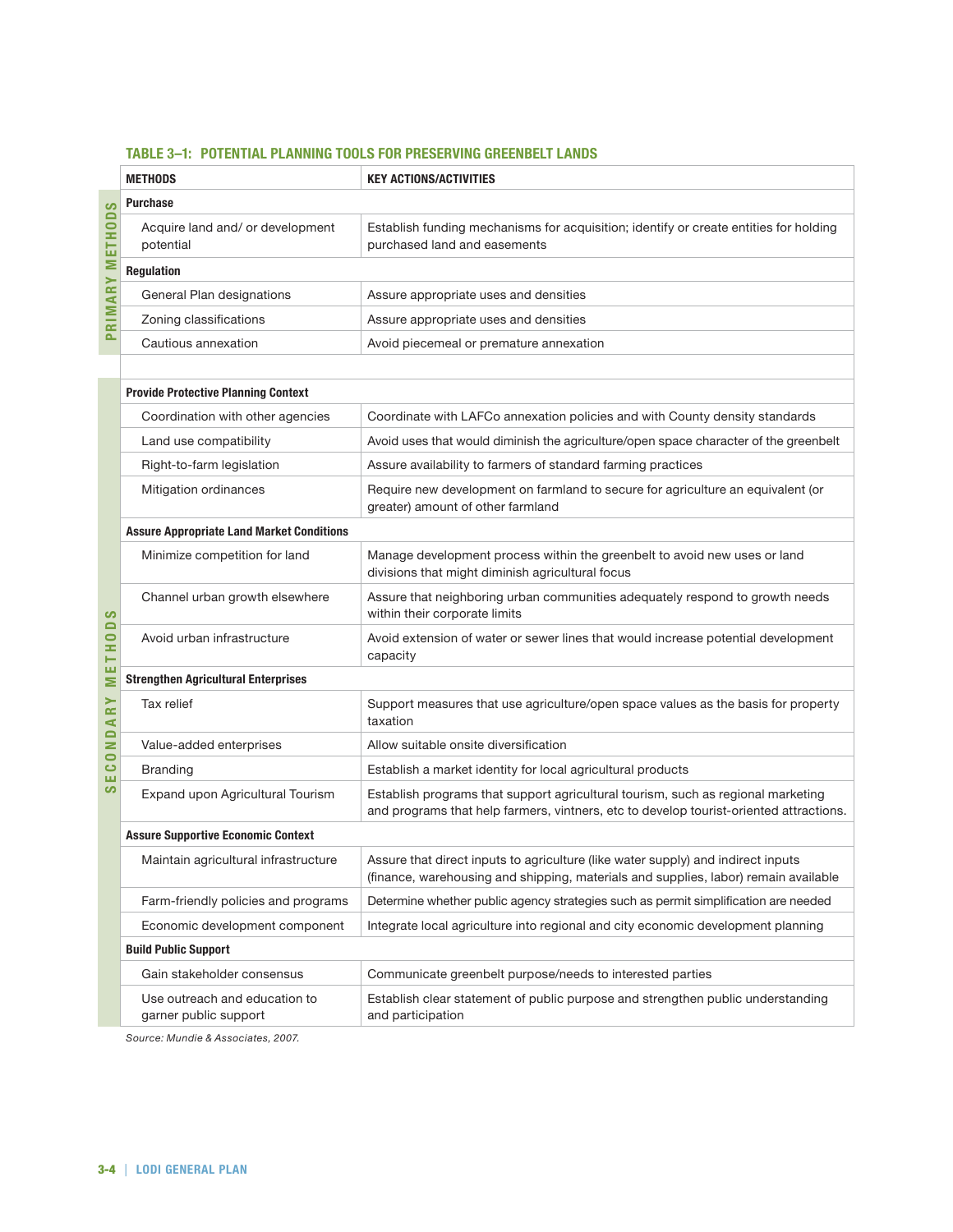## 3.2 Growth Strategy

### **Extent**

If developed to its ultimate potential, the Plan's urban area would extend west to an elongated Moore Road, south to Hogan Lane, east to Curry Avenue, and north to the Mokelumne River. The river is the current urban limit, and is maintained as such in the Plan since providing connections and services north of the river would be challenging during this Plan horizon. The northern border also remains south of Woodbridge, with no plans to annex this area. Hogan Lane, the northern limit of the Armstrong Road Agricultural/Cluster Study Area, is identified as the ultimate southern border.

### **Phasing**

Phasing is designed to promote development within and contiguous to the existing urban area. This approach focuses on making the best use of existing infrastructure, maintaining the quality of Lodi's current built form, and preventing unnecessary conversion of agricultural land. This development pattern allows infrastructure expansion to be targeted to specific areas of the city, thereby ensuring that services are provided in tandem with new development. Development thresholds for each phase must be met before new development can be approved in the next area.

Infill and new urban areas, along with their phasing, are shown in Figure 3-1. The eastern growth areas are intended for employment uses, taking advantage of highway and rail access and the ability to meet the large land area requirements of a large new office or industrial user. Generally speaking, the southern and western areas would accommodate residential and mixed use development to support the new neighborhoods.

**Phase 1** represents a probable scenario for the level of growth that can be anticipated during the planning period, given market conditions and recent trends. Phase I development includes:

- 1. Approved and under construction development projects.
- 2. Infill development and redevelopment downtown, along the city's major corridors, and in the eastern industrial areas. Also infill between approved development projects, including properties one-half mile west of Lower Sacramento Road, between West Vine Street and Kettleman Lane.
- 3. New growth areas including:
	- • Properties south of Harney Lane and north of the Armstrong Road Agricultural/Cluster Study Area for residential and mixed use development.
	- • Properties around the Kettleman and Harney lane interchanges of SR-99 for office and commercial development.

**Phase 2** represents the next phase of development to be pursued once Phase 1 is largely built out and includes the next most contiguous areas that will be made available. This phase includes the areas west of the western city limits and east of the Urban Reserve boundary for residential and mixed use development. This phase also includes land in the southeastern portion of the city, between SR-99 and the Central California Traction (CCT) Railroad line, for additional office and commercial development.

**Phase 3** includes the Urban Reserve designations on the west and east edges of the city. These areas represent the maximum land area that may be needed over the course of the General Plan planning period, to comply with the City's Growth Management Allocation Ordinance. These areas would be developed only after Phases 1 and 2 were largely built out. Although it is probable that initial development activity in Phase 3 areas may not occur until 2030, detailed planning may occur before then. This phase includes the farthest extent of the General Plan Land Use Diagram, along the western edge of the city to the elongated Moore Road and along the eastern edge to Curry Avenue.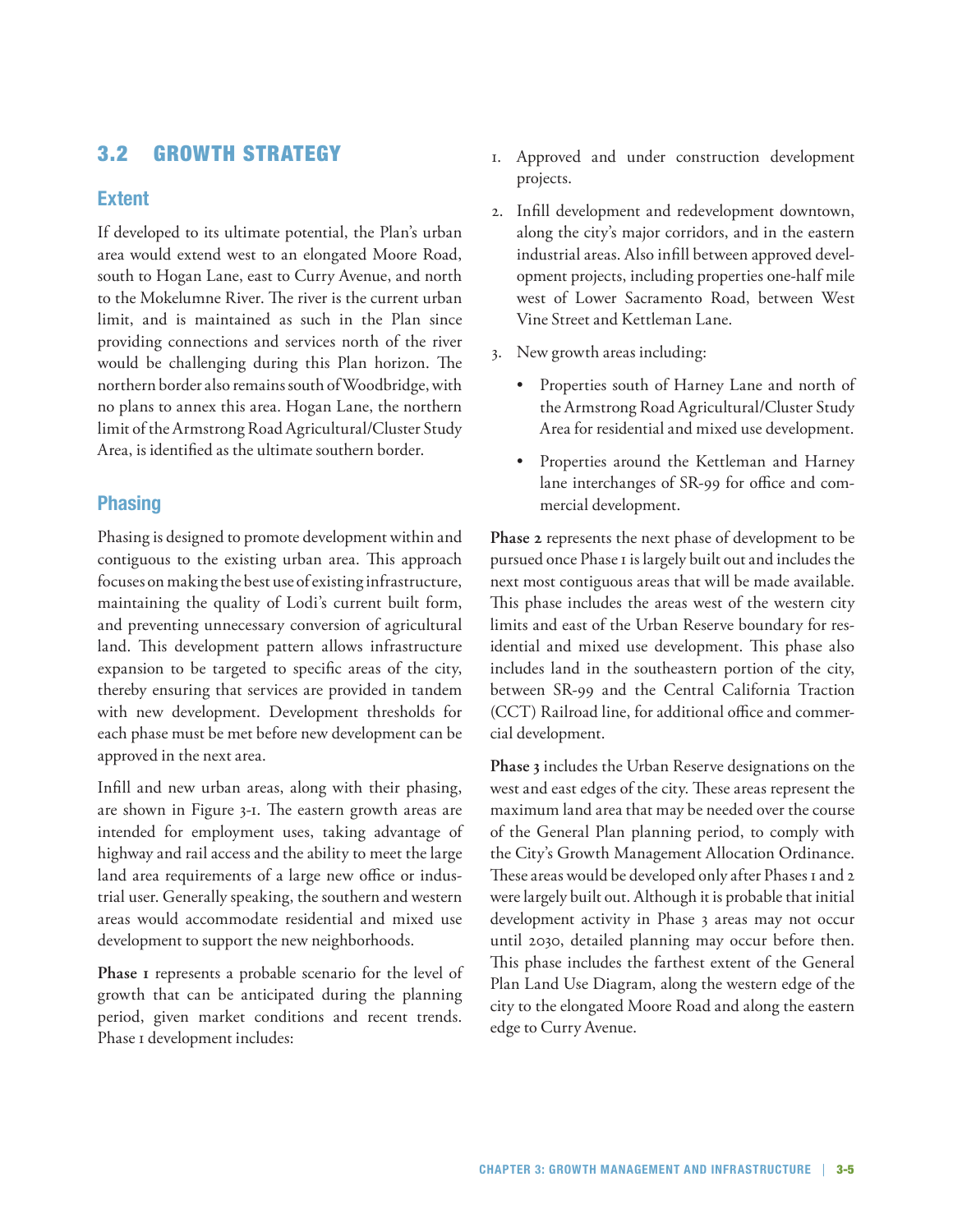

 $\overline{\phantom{a}}$  City Limits (2008)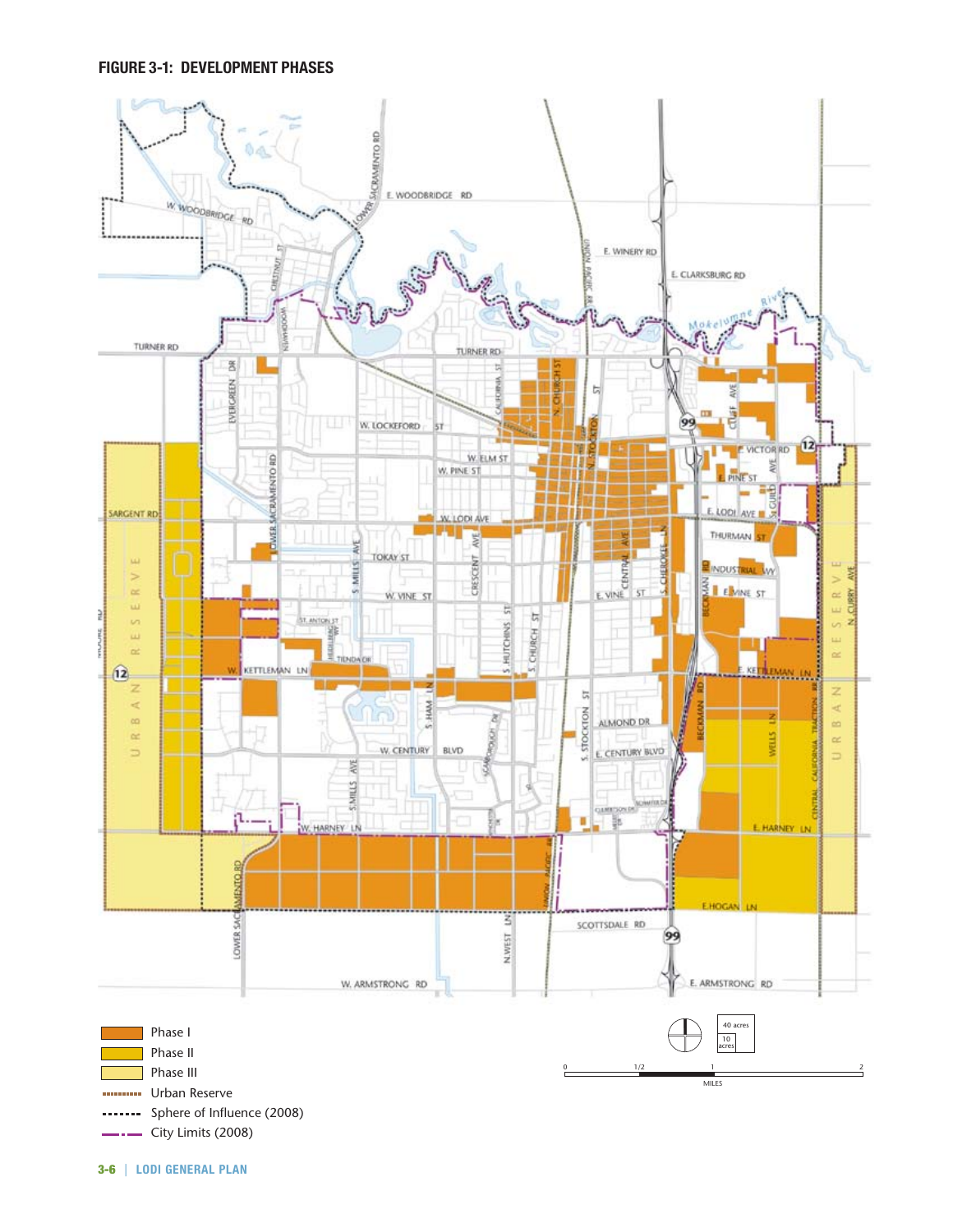## **Development Potential by Phase**

In Chapter 2: Land Use, development potential and projected population and employment growth were calculated for each phase, as summarized in Table 3-2. Projected growth represents an annual growth rate of 2%, consistent with the maximum population permissible under the City's Growth Management Allocation Ordinance. Accounting for the current population, new residents anticipated from recently approved projects, and potential future residents, reasonable development of all of the phases in the General Plan could result in 99,500 residents. These projections will allow the City to plan for growth and infrastructure accordingly.



**The phased development program will ensure that vacant and underutilized sites within the city limits and contiguous to existing development, will develop first. (Looking west at the intersection of Kettleman Lane and SR-99.)**

| <b>PHASE</b>              | <b>HOUSING UNITS</b><br><b>BY PHASE</b> | <b>CUMULATIVE</b><br><b>HOUSING UNITS</b> | <b>POPULATION</b><br><b>BY PHASE</b> | <b>CUMULATIVE</b><br><b>POPULATION</b> | <b>JOBS</b><br><b>BY PHASE</b> | <b>CUMULATIVE</b><br><b>JOBS</b> |
|---------------------------|-----------------------------------------|-------------------------------------------|--------------------------------------|----------------------------------------|--------------------------------|----------------------------------|
| Existing (2008)           | 23,353                                  | 23,353                                    | 63.400                               | 63,400                                 | 24.700                         | 24,700                           |
| <b>Approved Projects</b>  | 3,711                                   | 27,100                                    | 9,700                                | 73,100                                 | 2,900                          | 27,600                           |
| Phase 1                   | 4,400                                   | 31.500                                    | 11.400                               | 84,500                                 | 11,600                         | 39,200                           |
| Phase 2                   | 1.900                                   | 33,400                                    | 5,000                                | 89,500                                 | 8,600                          | 47,800                           |
| Phase 3                   | 3,800                                   | 37,200                                    | 10.000                               | 99,500                                 | 3,200                          | 51,000                           |
| <b>Total General Plan</b> | 37,200                                  |                                           | 99,500                               |                                        | 51,000                         |                                  |

#### **Table 3–2: Development Potential by Phase**

*Source: Dyett & Bhatia, 2009; DOF, 2008.*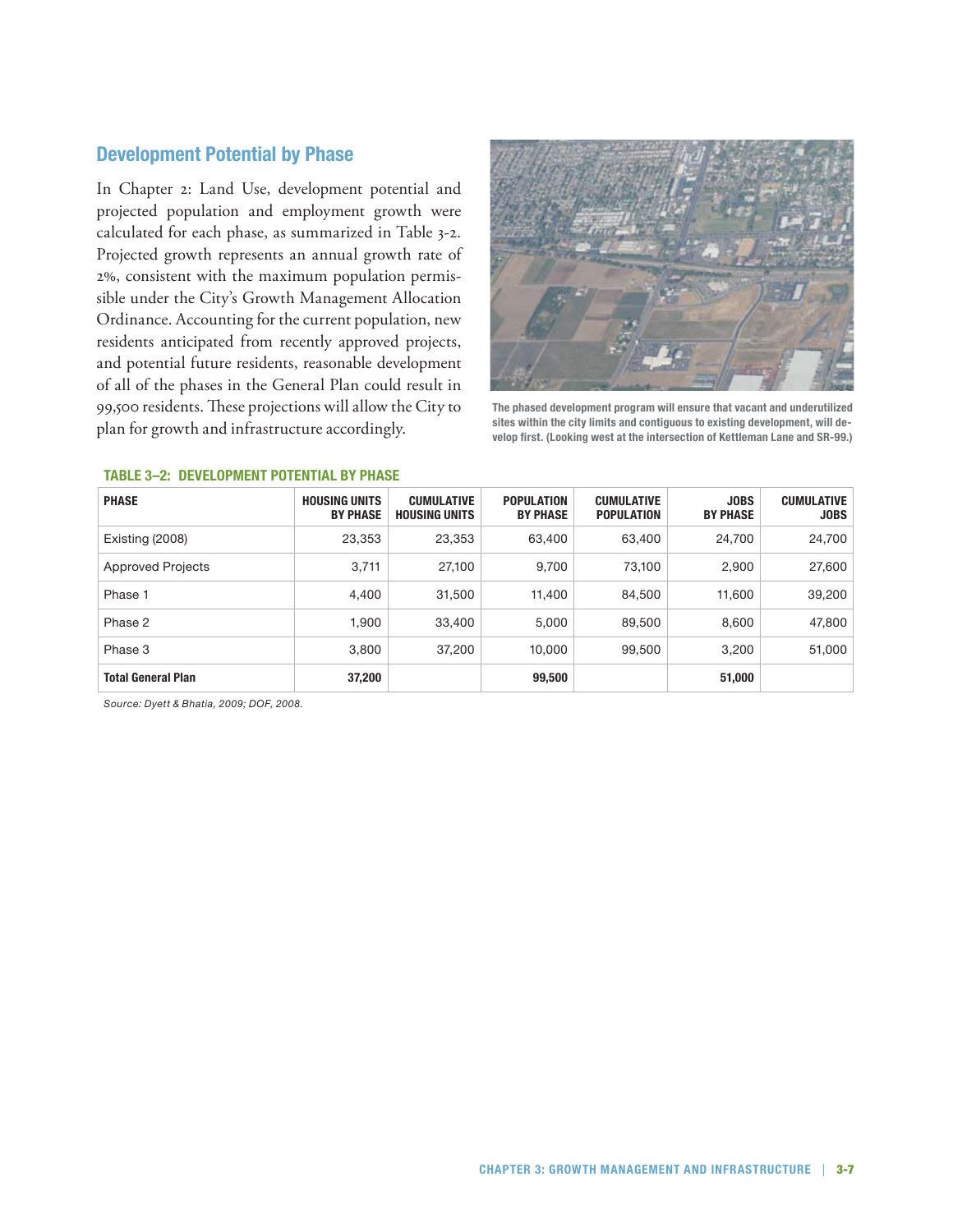## 3.3 Infrastructure

This section addresses the planning, provision, and maintenance of potable water supply, wastewater, stormwater, and solid waste. Additionally, it addresses water conservation, water recycling, and waste recycling measures as required under State law.

The City of Lodi Public Works Department is responsible for water supply and distribution, sanitary sewer, wastewater treatment, recycled water, and stormwater management for the City. A critical approach to the City's current infrastructure management and planning is to view all water-related utilities and facilities listed above as interrelated, as described in the accompanying graphic. Wastewater can become a water source for certain uses through water recycling, and stormwater can become a water source through groundwater recharge. Impacts on one water type can influence the others and water conservation measures reduce demand on all systems. Therefore, the City currently uses a fully integrated approach to manage and plan for its waterrelated infrastructure.

Consistent with the General Plan land uses, water, sewer, wastewater treatment, recycled water, and stormwater facilities are planned and sized assuming a reasonable growth rate and development potential, which for the Urban Reserve areas includes: the industrial areas reaching a 50% level of development and the residential areas reaching a 75% level of development. This is considered reasonable development.

### **Water Conservation**

Water conservation is considered crucial to all water and wastewater systems given its potential to reduce infrastructure needs. It is also important given potential water scarcity in dry years. In 1991 Lodi passed a Water Conservation Ordinance prohibiting the waste of water. The ordinance provides examples of water waste, which include but are not limited to:

• Allowing a controllable leak of water to go unrepaired.

- • Watering lawns, flower beds, landscaping, ornamental plants or gardens except on watering days as follows: odd-numbered addresses on Wednesday, Friday and Sunday; even-numbered addresses on Tuesday, Thursday, and Saturday.
- • Watering lawns, flower beds, landscaping, ornamental plants and gardens between 10 a.m. and 6 p.m. from May 1 through September 30.
- • Washing down sidewalks, driveways, parking areas, tennis courts, patios, other paved areas, or buildings.
- • Washing any motor vehicle, trailer, boat, or moveable equipment except with a bucket. A hose shall be used for rinsing only and for not more than three minutes.
- • Use of a hose without a positive shutoff nozzle.
- Allowing excess water to flow into a gutter or any drainage area for longer than three minutes.
- • Overwatering lawns/landscapes, especially from November 1 through February 28, or during and immediately after a rain.

The ordinance is enforced through education, written notices, and escalating fees following the second water waste offense.

Additional water conservation measures include Lodi's Water Meter Retrofit Program, whereby the City of Lodi has begun installing water meters on all unmetered properties in its service area. This is in accordance with California Assembly Bill 2572, which requires the installation and use of water meters throughout the state. Use of water meters has the potential to reduce residential demand by 15%. Other measures are encouraged but not enforced, including a water conservation rebate program available for purchases of ultra low flow toilets and low flow showerheads. Additional water conservation measures will be important for further reducing impacts on water related infrastructure.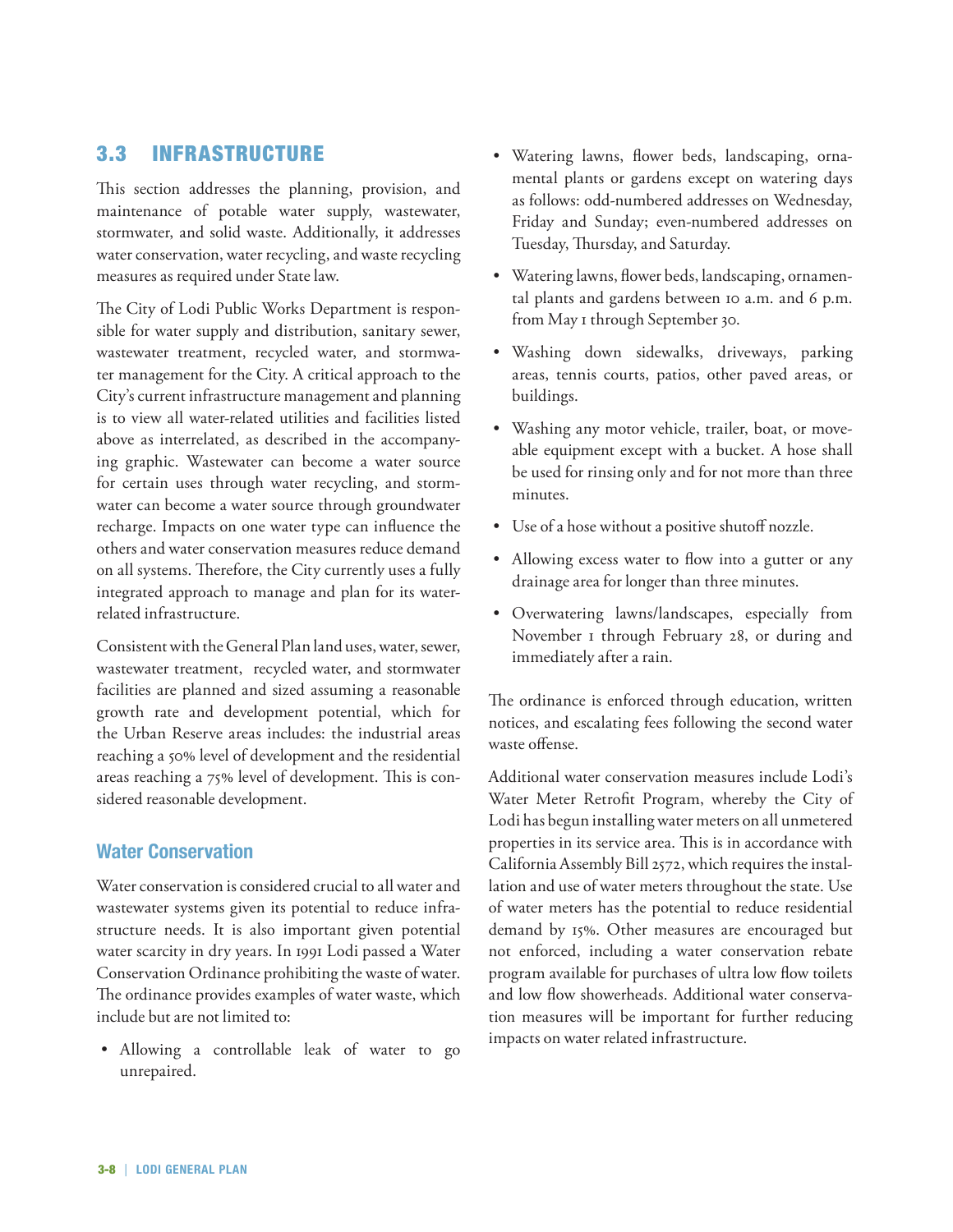### **Lodi's Urban Water Cycle**

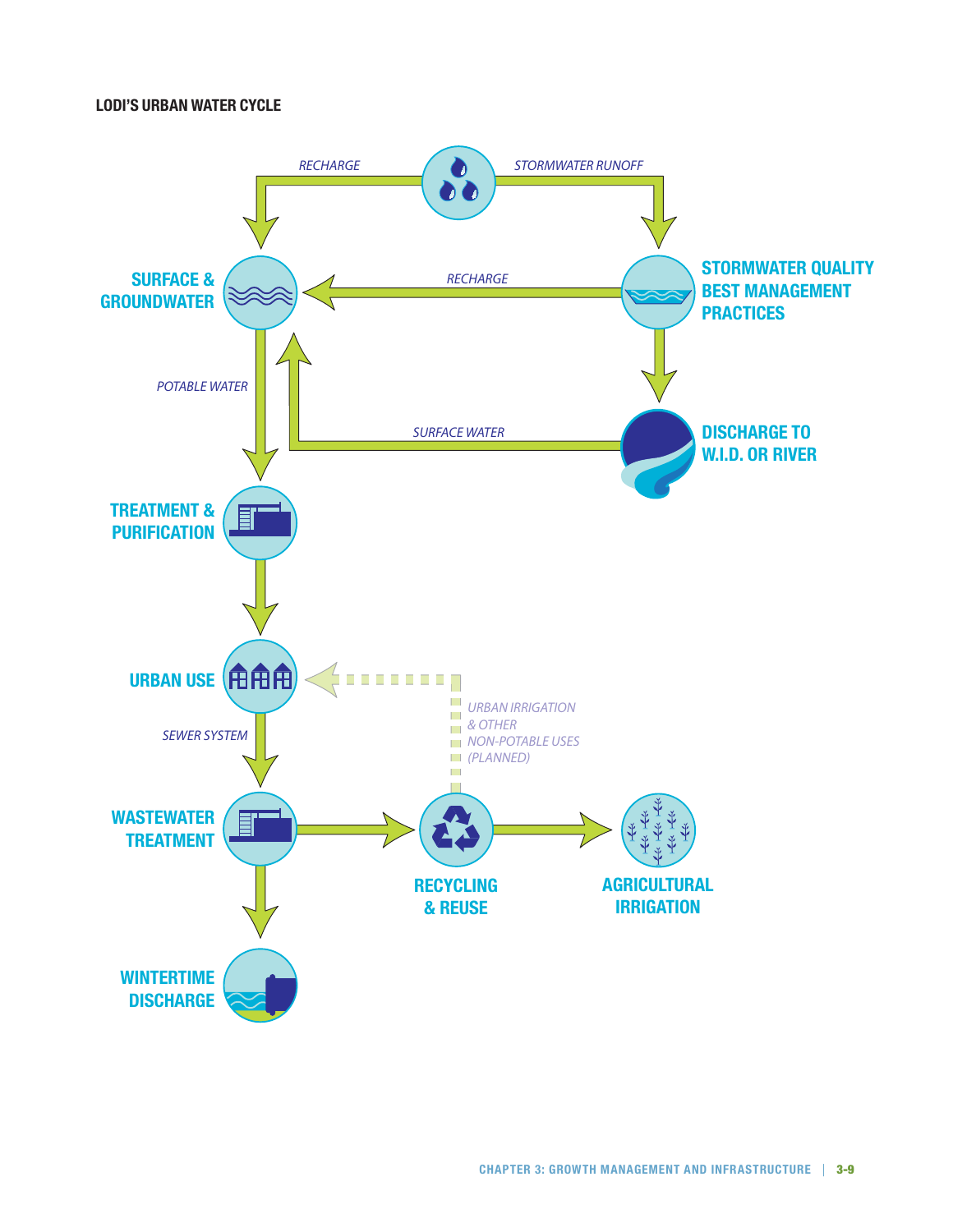## **Potable Water Demand, Supply, and Distribution**

#### **Future Potable Water Resources and Demand**

The total estimated potable water demand at reasonable development of the General Plan is 29.2 million gallons per day (mgd), or 32,710 acre-feet per year, as shown in Table 3-3. This projection is based on the current water demand factor estimates by land use types, as described in the City's Urban Water Management Plan (UWMP). These factors are somewhat conservative for estimating purposes to account for variations in weather, assumed full occupancy, and the uncertainty of the type of user to occupy the non-residential parcels in the future. To illustrate, the resulting calculated annual demand is estimated to be about 15% more than the actual amount of water produced by the City in 2008; therefore these factors may be overestimating demand. In the future, the potential 15% reduction in residential demand due to the installation of water meters would reduce the total city-wide demand at reasonable development to about 26.2 mgd or 29,350 acre-feet per year

### **Future Potable Water Supply**

The UWMP estimates that groundwater pumping provides 15,000 acre-feet per year. Since the safe yield estimate reflects an acreage-based relationship, as the City grows, the available safe yield of the underlying groundwater will increase. Approximately, 1,700 acres of land served by WID have the potential for annexation under the proposed General Plan, in addition to 370 acres of land that have already been approved for development projects. Based upon the existing safe yield factor of 2.3 acre-feet per year per acre, additional water availability from groundwater resulting from the spatial expansion of the city brings the total groundwater availability in a normal year to 19,760 acre-feet per year.

Immediately available purchase of surface water from the WID is estimated at 6,000 acre-feet per year in an average year (3,000 acre-feet per year in a dry year). The City's agreement with WID allows the City to purchase an additional three acre-feet per year for each acre of WID land that is annexed. As a result of this agreement, the City could expect an additional 5,100 acre-feet of supply. This would result in a total of 11,100 acre-feet per year of surface water, available from the WID in a normal year.

Based on the assumptions above, the proposed General Plan projects that Lodi would have a long term, reliable water supply of 30,860 acre-feet per year available from its current and future safe yield of groundwater and surface water supplies, meeting 100% of the estimated demand. During dry years, the reliable water supply is estimated at 25,310 acre-feet. As a result, potential water shortage at full development could be 4,040 acre-feet in a dry year, meeting 86% of demand.

#### **Water Distribution System**

The City's water distribution system includes:

- • Twenty-seven existing groundwater wells with a total pumping capacity of 35,200 gallons per minute (gpm). Two new wells are currently under development.<sup>1</sup>
- A network of water pipes, which includes about 225 miles of pipe ranging in diameter from two to 14 inches.
- Two storage tanks, including a 100,000 gallon elevated tank and a one million gallon ground level tank with booster pumping station.

Some of the existing two- and three-inch water distribution mains do not have adequate capacity, particularly for providing fire flows and serving future increases in housing density and water demand. The City has a water main replacement program in which the majority of these small water mains will be replaced by 2013.<sup>2</sup>

Prima, 2007.<br>Sandelin, 2009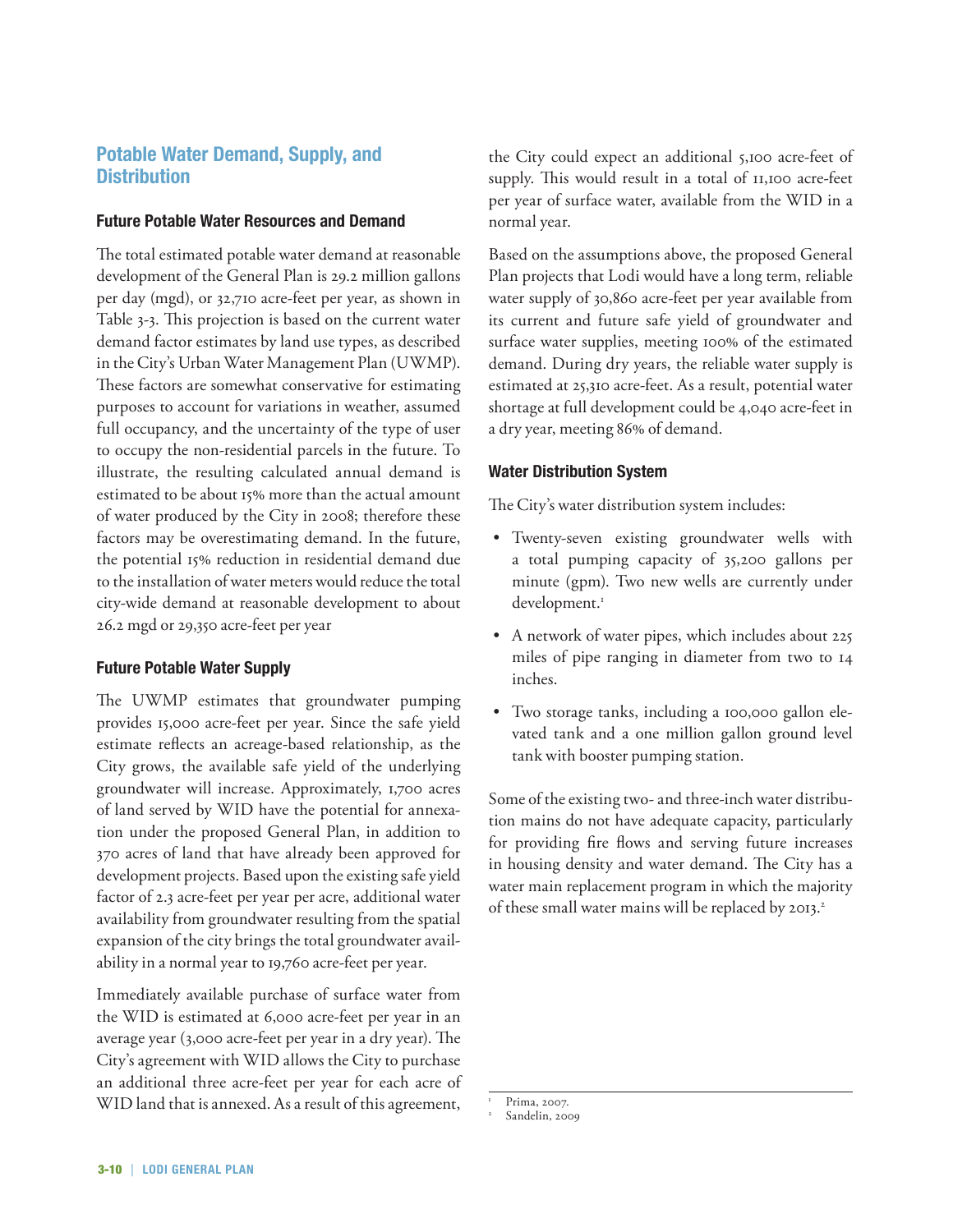#### **Future Distribution Infrastructure**

During planning for the new surface water treatment plant, it was concluded that a 36-inch transmission main would be constructed from the new plant to Mills Avenue.3 This main would be connected to the existing water distribution system to supply surface water to the City's existing water system.

To provide potable water to new growth areas and Urban Reserve areas along the west side of the city, the above mentioned 36-inch transmission main would be extended southerly in Mills Avenue to Lodi Avenue, then westerly across the WID canal. Additionally, new wells will be needed in the southern and eastern areas of the city and water storage tanks may also be needed. The specific water system requirements should be further evaluated through preparation of a potable water master plan at an appropriate time in the future.

<sup>3</sup> City of Lodi, Surface Water Treatment Facility Conceptual Design and Feasibility Evaluation, Final, July 2008.

| <b>LAND USE</b>                                                                  | <b>EXISTING</b> | <b>APPROVED</b><br><b>DEVELOPMENT</b><br><b>PROJECTS</b> | <b>GENERAL PLAN</b> | <b>TOTAL</b> |  |  |
|----------------------------------------------------------------------------------|-----------------|----------------------------------------------------------|---------------------|--------------|--|--|
| Residential                                                                      | 12.7            | 2.1                                                      | 5.2                 | 19.9         |  |  |
| General Commercial                                                               | 0.7             | 0.1                                                      | 0.7                 | 1.5          |  |  |
| <b>Business Park/Office</b>                                                      | 0.2             | 0.0                                                      | 0.9                 | 1.1          |  |  |
| Industrial                                                                       | 0.8             | 0.0                                                      | 0.7                 | 1.5          |  |  |
| Public/Quasi-Public                                                              | 1.1             | 0.1                                                      | 0.1                 | 1.3          |  |  |
| Parks/Open Space                                                                 | 0.6             | 0.2                                                      | 0.4                 | 1.2          |  |  |
| Unaccounted for Losses (10% of above)                                            | 1.6             | 0.2                                                      | 0.8                 | 2.7          |  |  |
| <b>Total Demand</b>                                                              | 17.7            | 2.7                                                      | 8.8                 | 29.2         |  |  |
| Total Demand with 15% Residential Conservation from Installation of Water Meters | 26.2            |                                                          |                     |              |  |  |

#### **Table 3–3: Summary of Existing and Projected Average Daily Water Demand (Million Gallons Per Day)**

*Source: West Yost, 2009.* 



**The WID canal runs through Lodi. The City of Lodi may purchase up to 6,000 acre-feet per year of surface water from the WID.**



**Non-potable and recycled water is used for agricultural irrigation, and could also be used for landscape irrigation, thereby reducing the demand for potable water supplies.**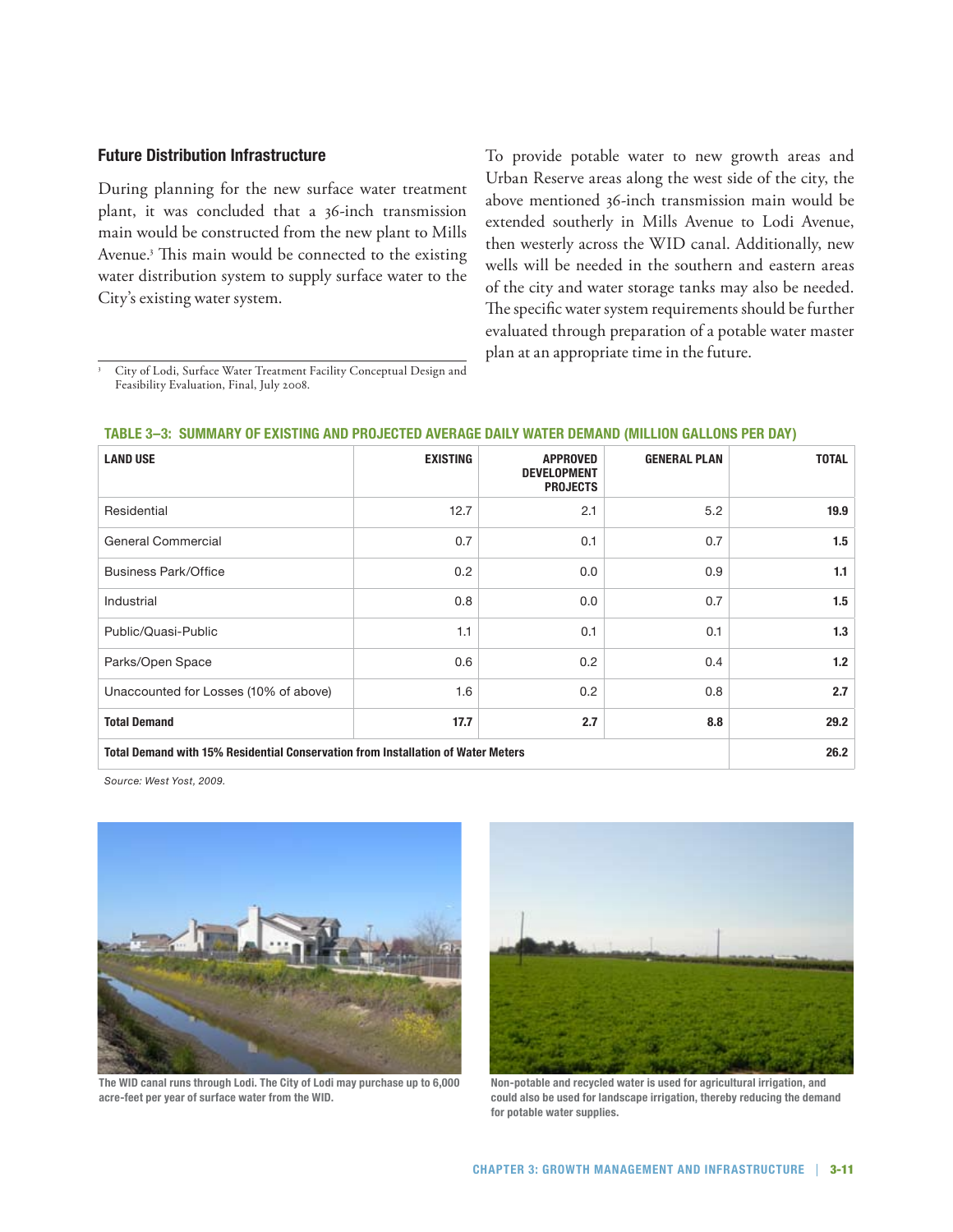### **Sanitary Sewer System**

#### **Municipal Collection System**

The municipal sewer system collects wastewater from most of the city. This system consists of sewer pipes ranging in sizes from four to 42-inches in diameter, with six inches being the predominant size.<sup>4</sup> There are six trunk sewers serving the existing city that generally flow from the north to the south. Near the southern edge of town the Century Boulevard Trunk Line flows from east to west and into a 42-inch trunk sewer to the White Slough Water Pollution Control Facility (WSWPCF), located approximately 6 miles southwest of the city along Interstate 5 near North Thornton Road. The sewer system includes five pump stations in the northern area of the city and two (Tienda and Harney) in the southern area of the city.

#### **Sewer Service Plan**

The estimated wastewater average dry weather flow (ADWF) and peak wet weather flow (PWWF) at reasonable development of the new General Plan are 11.8 mgd and 22.6 mgd, as shown in Table 3-4. This projection was based on current wastewater flow generation factors used for planning purposes. When these demand factors are used to estimate existing wastewater flows based on existing land use information, the resulting calculated ADWF is about 10% higher than the actual flows measured at the WSWPCF in 2008. The wastewater flow generation factors are somewhat conservative for planning purposes to account for the assumed full occupancy and uncertainty regarding the type of user to occupy non-residential parcels in the future. These flow generation factors should be reviewed in the future to verify that they are adequate for planning purposes. The proposed plan for sewer service uses existing trunk sewers, previously planned new sewers, and sewers planned specifically for the General Plan. The sewer sheds, proposed sewer facilities, and ADWF and PWWF rates for the sewer sheds are shown on Figure 3-2.

Black & Veatch 1990.

#### **Table 3–4: Summary of Existing and Projected Wastewater Flows**

|                                                    | <b>ESTIMATED FLOWS (MGD)</b> |                                       |                 | <b>TOTAL</b>                                                   |                                 |                                                 |
|----------------------------------------------------|------------------------------|---------------------------------------|-----------------|----------------------------------------------------------------|---------------------------------|-------------------------------------------------|
| <b>LODI GENERAL PLAN</b><br><b>UPDATE LAND USE</b> | <b>Existing</b>              | <b>Approved</b><br><b>Development</b> | General<br>Plan | <b>Average Dry</b><br><b>Weather Esti-</b><br>mated Flow (mgd) | <b>Peaking</b><br><b>Factor</b> | <b>Peak Wet</b><br><b>Weather Flow</b><br>(mgd) |
| Residential                                        | 4.8                          | 0.8                                   | 2.0             | 7.5                                                            | 1.6                             | 12.0                                            |
| Commercial                                         | 0.5                          | 0.1                                   | 0.4             | 0.9                                                            | 3.0                             | 2.8                                             |
| Business Park/Office                               | 0.1                          | 0.0                                   | 0.5             | 0.7                                                            | 3.0                             | 2.0                                             |
| Industrial                                         | 1.0                          | 0.0                                   | 0.7             | 1.7                                                            | 2.0                             | 3.3                                             |
| Mixed Use                                          | 0.0                          | 0.0                                   | 0.0             | 0.0                                                            | 3.0                             | 0.1                                             |
| Public/Quasi-Public                                | 0.6                          | 0.0                                   | 0.1             | 0.8                                                            | 3.0                             | 2.3                                             |
| Parks/Open Space                                   | 0.0                          | 0.0                                   | 0.0             | 0.1                                                            | 3.0                             | 0.2                                             |
| Flag City Wastewater<br>Flow (estimate for 2006)   | 0.1                          |                                       | 0.0             | 0.2                                                            | <b>NA</b>                       | 0.0                                             |
| <b>Total Flow</b>                                  | 7.1                          | 0.9                                   | 3.7             | 11.8                                                           |                                 | 22.6                                            |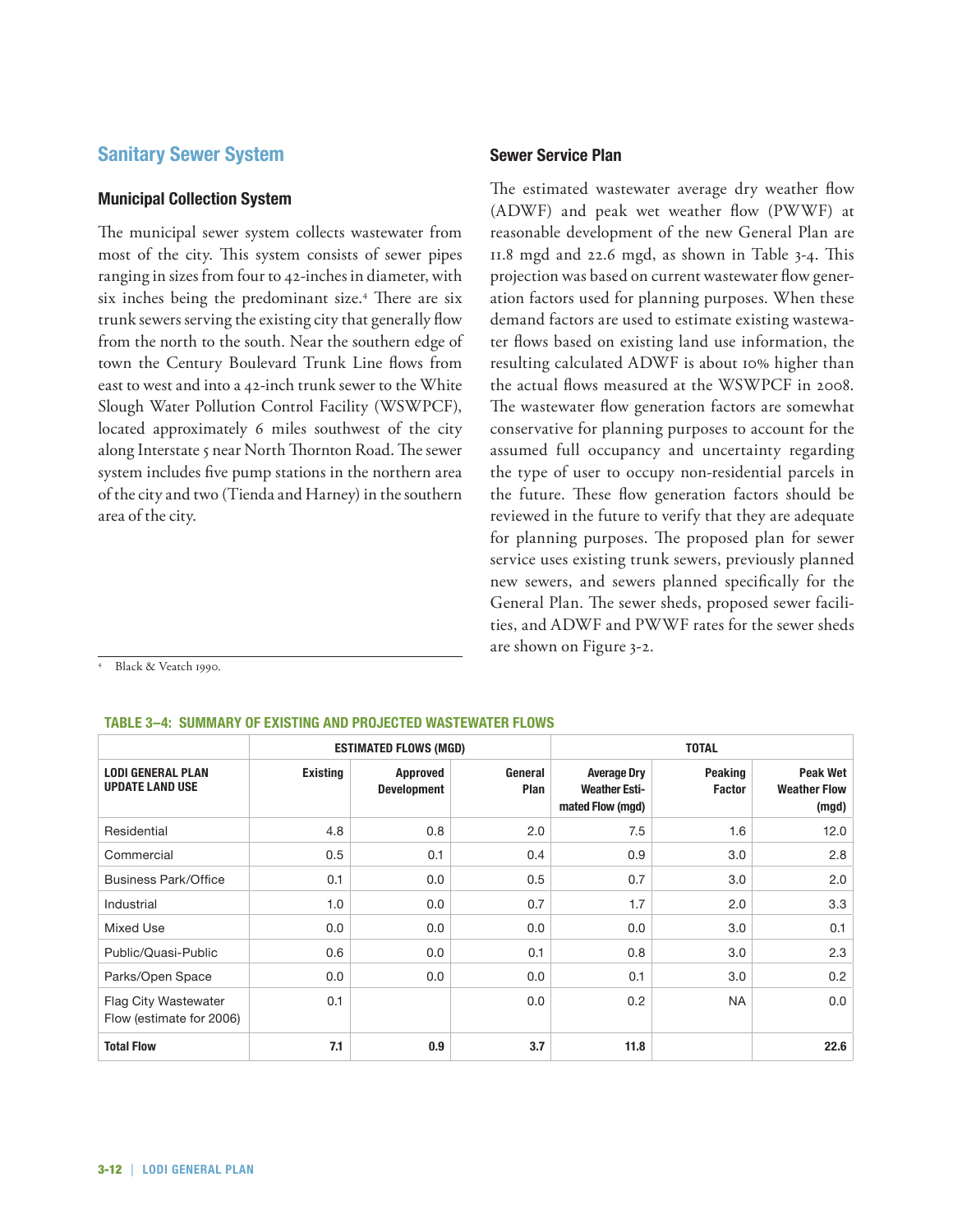#### **Sewer Outfall from the City to the WSWPCF**

The existing sewer collection system flows to a common discharge point on Lower Sacramento Road between Kettleman Lane and Century Boulevard. From this point, a sewer outfall conveys wastewater from the city to the WSWPCF. The outfall was constructed in 1967 using reinforced concrete pipe. It was recently slip- lined to remediate corrosion problems, thereby reducing the pipe diameter from 48-inches to 42-inches. This outfall has three segments with different slopes and different corresponding capacities. The segment capacities are summarized in Table 3-5. Based on the City's sewer design criteria that sewers must convey the PWWF at a water depth of no more than 75% of the pipe diameter, a parallel outfall pipeline will be needed to convey the PWWF of 22.6 mgd before reasonable development of the General Plan is reached. Alternatively, a recycled water processing treatment would need to be constructed near the city.

#### **Wastewater Treatment Facility**

The City has provided wastewater service for the Lodi community since 1923. Originally, wastewater was treated at a facility located within the city limits. In 1966, the City constructed a new treatment facility at the current WSWPCF site, along with a pipeline from the original wastewater treatment plant to the WSWPCF site, and began practicing water reuse for agricultural irrigation shortly thereafter.5 The WSWPCF accepts both municipal and industrial wastewater.

With the recent expansion of the WSWPCF, the treatment plant has an ADWF capacity of 8.5 mgd. The ADWF flow to the WSWPCF for 2008 was 6.4 mgd, indicating that the existing facility has an excess capacity of about 2.1 mgd (ADWF). As shown in Table 3-4, the ADWF to the WSWPCF at reasonable development of the General Plan is projected to be 11.8 mgd, or an increase of 5.4 mgd from the 2008 flows. Capacity expansion of the WSWPCF will therefore be required within the early stages of Phase 1. The City of Lodi Wastewater Master Plan preliminarily identified the facilities needed to achieve a capacity of 12 mgd.<sup>6</sup> The required facilities to meet General Plan demand in 2030 ADWF of 11.8 mgd are described in Table 3-6 in the following section.

### **Disposal**

The City is permitted to discharge municipal effluent that is filtered and disinfected to State of California Title 22 recycled water tertiary standards year-round to Dredger Cut. During the irrigation season, the majority of the effluent is reused for agricultural irrigation. In addition, about 0.1 to 0.8 mgd of treated effluent is used for cooling water at a power plant and to supply several small fish rearing ponds operated by the San Joaquin Mosquito and Vector Control District. Both facilities are located adjacent to the WSWPCF.

<sup>5</sup> West Yost Associates, City of Lodi Wastewater Master Plan, January 2007.

Ibid.

#### **Table 3–5: Evaluation of Outfall Capacity1**

|                                                            | PIPE CAPACITY (MGD)       |                   |  |
|------------------------------------------------------------|---------------------------|-------------------|--|
| SEGMENT OF SLIP LINED 42-INCH PIPE                         | <b>Full Pipe Capacity</b> | 3/4 Full Capacity |  |
| WSWPCF to Thornton Road (2,950 feet)                       | 20.4                      | 18.6              |  |
| Thornton Road to Existing Ditch <sup>2</sup> (17,830 feet) | 19.0                      | 17.3              |  |
| Existing Ditch to Lower Sacramento Road (2,980 feet)       | 16.6                      | 15.1              |  |

1. Capacity analysis is based on the drawing set "Sanitary Sewer Outfall Pipeline No. 2" as-built drawings dated December 28, 1967 using a Manning's n value of 0.013.

2. Existing ditch is 3,000 feet downstream of Lower Sacramento Road.

*Source: West Yost Associates, 2009.*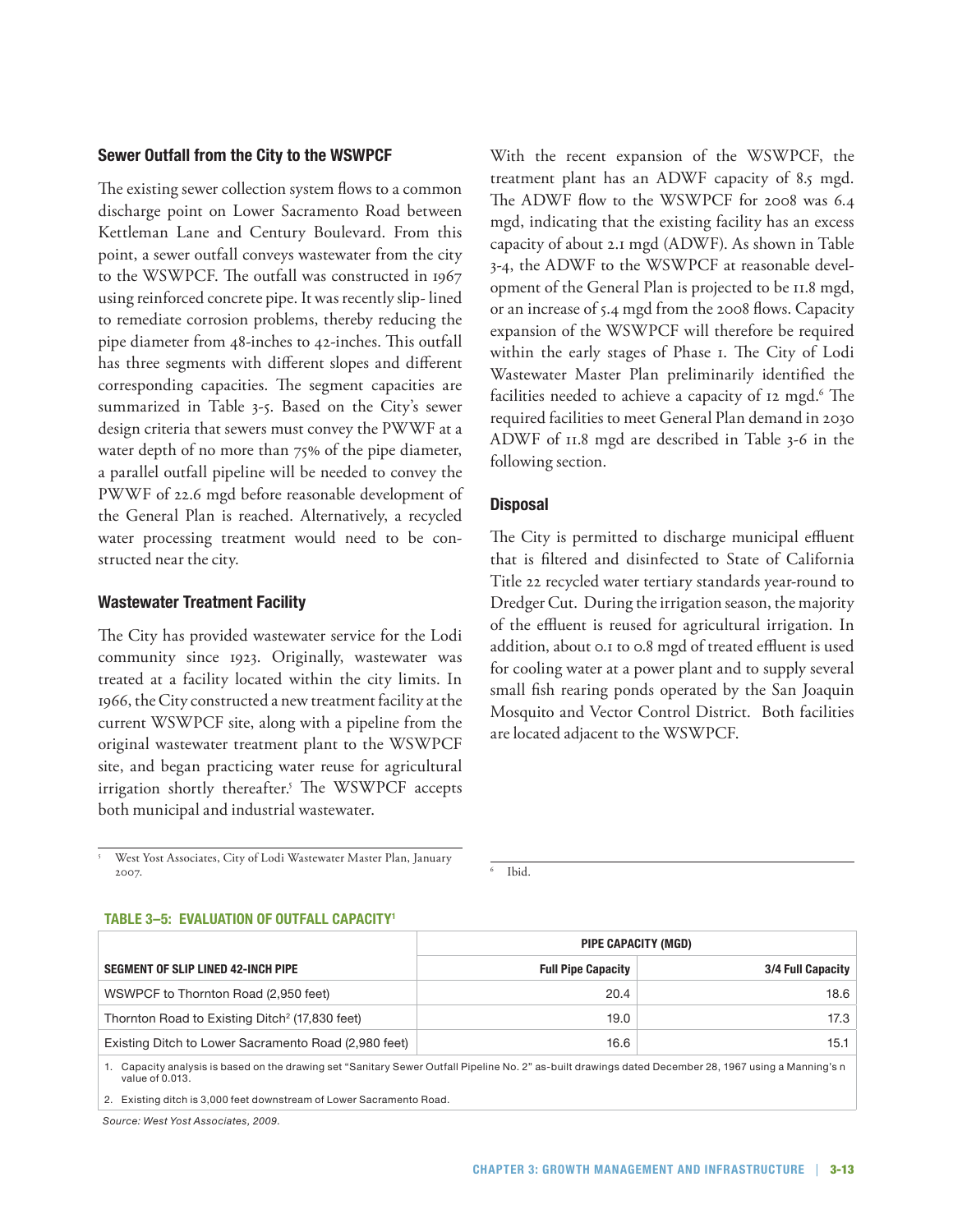#### **Figure 3-2: Proposed Sewer Facilities**

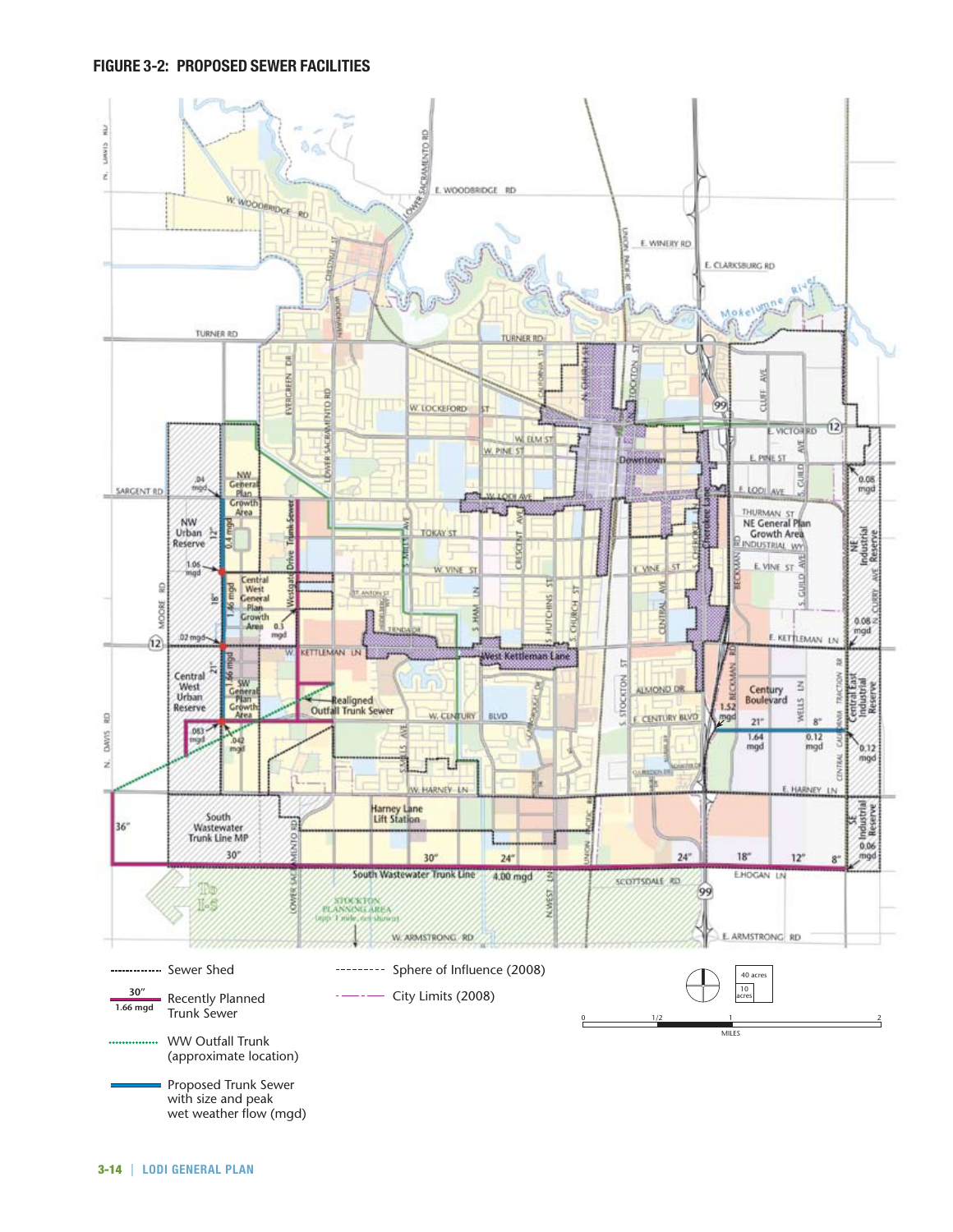## **Recycled Water**

The City manages about 7,800 acre-feet per year of influent flows to the WSWPCF, and about 3,500 acre-feet per year is treated to secondary level and used for agricultural irrigation near the WSWPCF for growing animal feed and fodder crops that are not for human consumption. The City uses this industrial and/ or domestic recycled water to irrigate about 790 acres of agricultural land owned by the City. In recent years, the City has also supplied recycled water from the domestic treatment process to produce steam for a 49-megawatt natural gas-powered generator, and to replenish mosquito fish-rearing ponds. Additionally, the City has provided a "will-serve" letter to the Northern California Power Agency (NCPA) for a potential power plant that will utilize an average of 1.43 mgd (1,602 acre-feet per year) of treated wastewater. As of 2009, this project is still in planning stages. Although this recycled water is put to beneficial use, there is currently no cost effective way to return recycled water to the City to satisfy nonpotable urban water demands.

In 2008, the City prepared the City of Lodi Recycled Water Master Plan.7 The plan concluded that the quality of Lodi's recycled water is suitable for most recycled water uses and that quality will improve when the WID surface water supply is added to the potable water supply. The plan noted several potential recycled water uses, totaling about 12,696 acre-feet per year. These uses include:

- • Urban uses: irrigation of parks, constructed lakes, cemeteries, schools, and median strips. For these uses the total potential use is about 1,731 acre-feet per year, not including all of the new growth areas identified in this plan.
- • Commercial and industrial uses of up to 1,831 acrefeet per year.
- Agricultural uses of up to 9,134 acre-feet per year.

The Recycled Water Master Plan found that it would not be cost effective to deliver recycled water to all of the potential demand locations. However, the plan did identify preferred potential uses of recycled water, including providing about 3,720 acre-feet per year of recycled water for agricultural uses, and establishing a non-potable water system serving urban customers. The latter alterative requires further evaluation.

The General Plan includes areas totaling about 1,600 acres that could be irrigated with nonpotable water. These areas include the commercial, industrial, business park/office, industrial reserve, mixed use centers, public/ quasi public, parks, open space, and about 20% of the urban reserve area. This does not include landscaping in residential areas. Parks and basins represent about 136 acres of this land and the parks could be irrigated with about 3.4 acre-feet of water per year. Assuming that about 10% of the remaining nonresidential area is landscaping that could be irrigated with non-potable water, the total potential demand from the new General Plan growth areas would be about 1,000 acre feet per year. However, use of recycled water in the city would decrease the available recycled water for use for agriculture around the WSWPCF and, therefore, may not be cost effective. Ongoing consideration of the topic is warranted.

In addition to recycled water from the WSWPCF, gray water and rainwater may also be used on-site for specific purposes. Gray water is untreated household wastewater that comes from bathtubs, showers, bathroom wash basins, and clothes washing machines, and which may be reused to flush toilets and for subsurface irrigation of non-edible landscape plants. Harvested rainwater may also be applied directly to non-potable water uses such as toilet flushing, laundry, and irrigation. Use of gray water or rainwater for non-potable uses may require installation of dual plumbing systems.

RMC Water and Environment, 2008.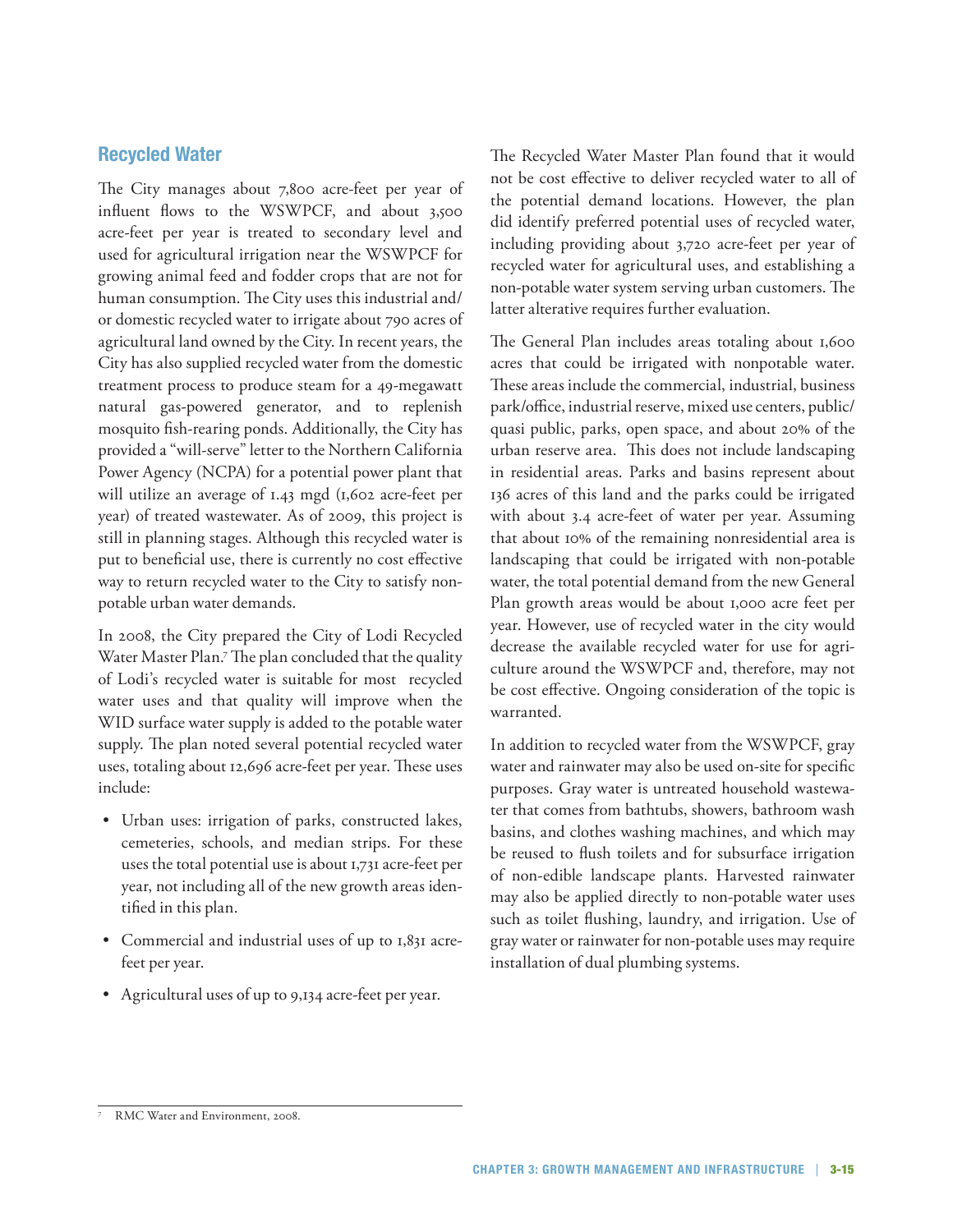### **Stormwater**

#### **Discharge System**

The City's stormwater system consists of catch basin inlets, storm drain pipes, detention basins, gravity outfalls into the Mokelumne River, and pump stations with outfalls to the Mokelumne River and the WID canal. There are about 110 miles of storm drains, eight detention basins located in City parks, and 14 pump stations. The City's existing system functions well, with no significant flooding problems. Like many other relatively flat, Central Valley communities, however, there are areas of minor drainage nuisances.<sup>8</sup>

#### **WID Discharges**

The city's stormwater discharges to the WID canal are governed by the Storm Drainage Discharge Agreement between the City and WID, dated October 20, 1993.9 The 40-year agreement covers the area defined as the City's corporate boundaries, with an ultimate boundary including 16,800 acres. The agreement recognizes that the WID canals are for irrigation purposes and for groundwater recharge. Under the terms of the agreement the discharges from the City's pump stations must be regulated to avoid exceeding the available capacity of the canal and interfering with WID operations. The total discharge into the canal from the City is limited to 160 cubic feet per second (cfs), which is 40% of the canal's conveyance capacity of 400 cfs. Additional requirements exist for specific timing and types of discharges.

The agreement also allows the City to purchase water from WID for non-potable water uses, as long as the annual quantity of purchased water does not exceed the average annual storm drain discharge. The water is available for purchase only if WID has satisfied its irrigation demands and has the ability to deliver the water. Therefore, although the purchase of non-potable water is mentioned in the agreement, City staff must verify with WID whether water is likely to be available. Finally, the agreement requires the City to take reasonable precautions to prevent/remove toxic substances, pollutants,

and wastes before discharging flow into the WID canal. Ongoing communication between the City and WID will be an important component of continuing the existing relationship.

#### **Planned Stormwater System**

The stormwater plan for the reasonable development of the General Plan includes the division of the City's growth areas into 16 drainage watersheds. The watershed boundaries shown on Figure 3-3. For each of these watershed areas, the tributary trunk drain, detention basin, discharge rate (gravity flow or pump station), and outfall pipeline have been preliminarily sized. These facilities are briefly described in Table 3-6, though facility planning and sizing will need to be refined and verified though preparation of a detailed stormwater master plan. Additional storm drain collection systems would also be required and should be considered in the citywide storm drain master plan.

### **Stormwater Quality**

The City of Lodi has two documents that address stormwater quality, the City of Lodi Stormwater Management Program<sup>10</sup> and the City of Lodi Stormwater Development Standards Plan.<sup>11</sup> The Stormwater Development Standards Plan identifies the water quality Best Management Practices (BMPs) required for all new development and significant redevelopment activities within the City. It identifies specific BMPs for the three drainage zones in the City, which include drainage to the Mokelumne River, drainage to the WID canal, and drainage to a retention basin with no discharge, as well as BMP's appropriate for specific types of industries and businesses. Compliance with the requirements of these documents protects the quality of the City's urban runoff, and ultimately protects the quality of the Mokelumne River and WID canal.

Some of these BMPs should be considered for implementation in conjunction with the storm drainage detention basins described in Table 3-6. For example, the release structures from the basins could be designed to allow

Black & Veatch, City of Lodi Stormwater Management Program, January 2003.

Prima, 2007.<br>Woodbridge Irrigation District, 2003.

<sup>&</sup>lt;sup>11</sup> City of Lodi Stormwater Development Standards Plan, May 2008.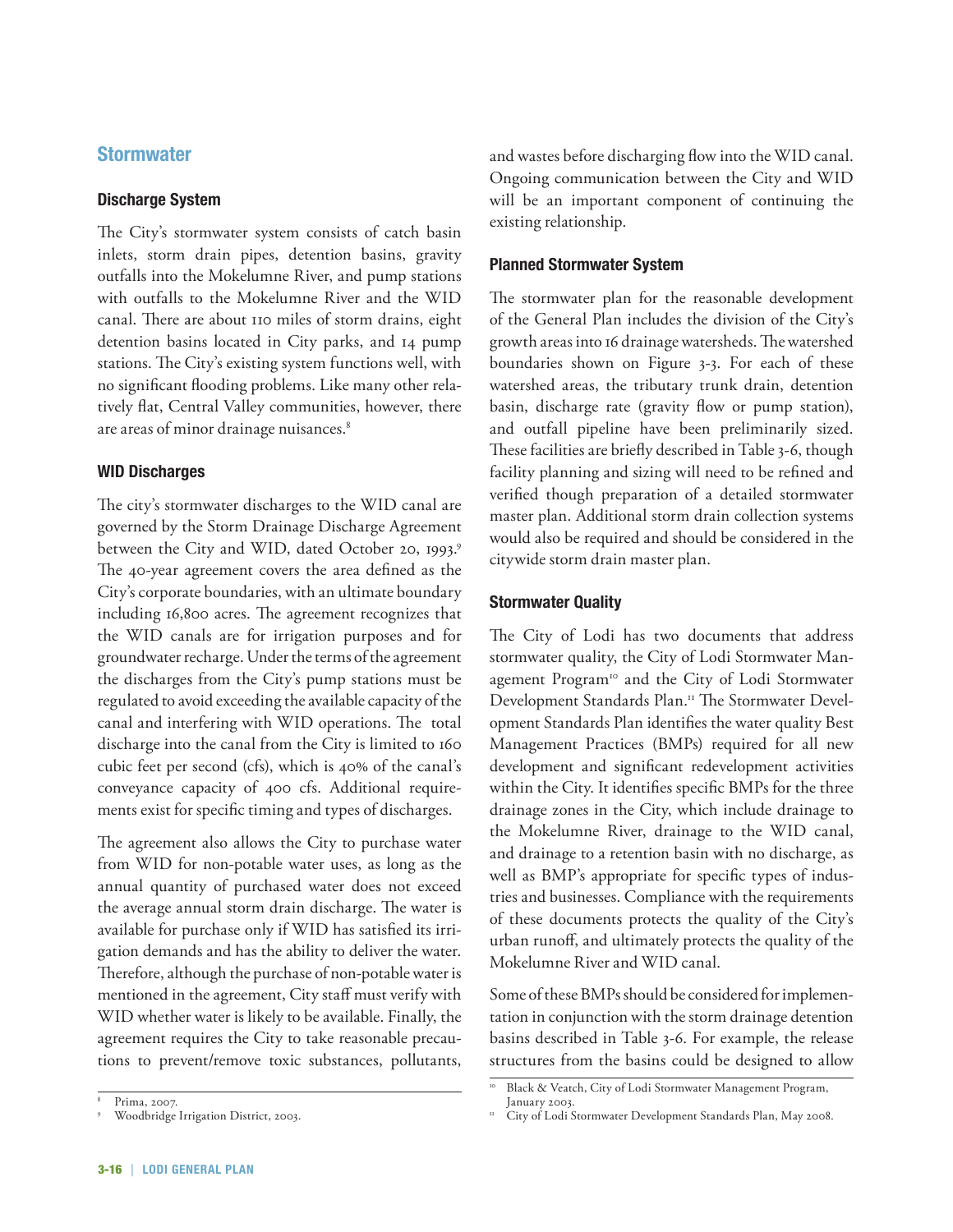### **Figure 3-3: Proposed Storm Drain Facilities**

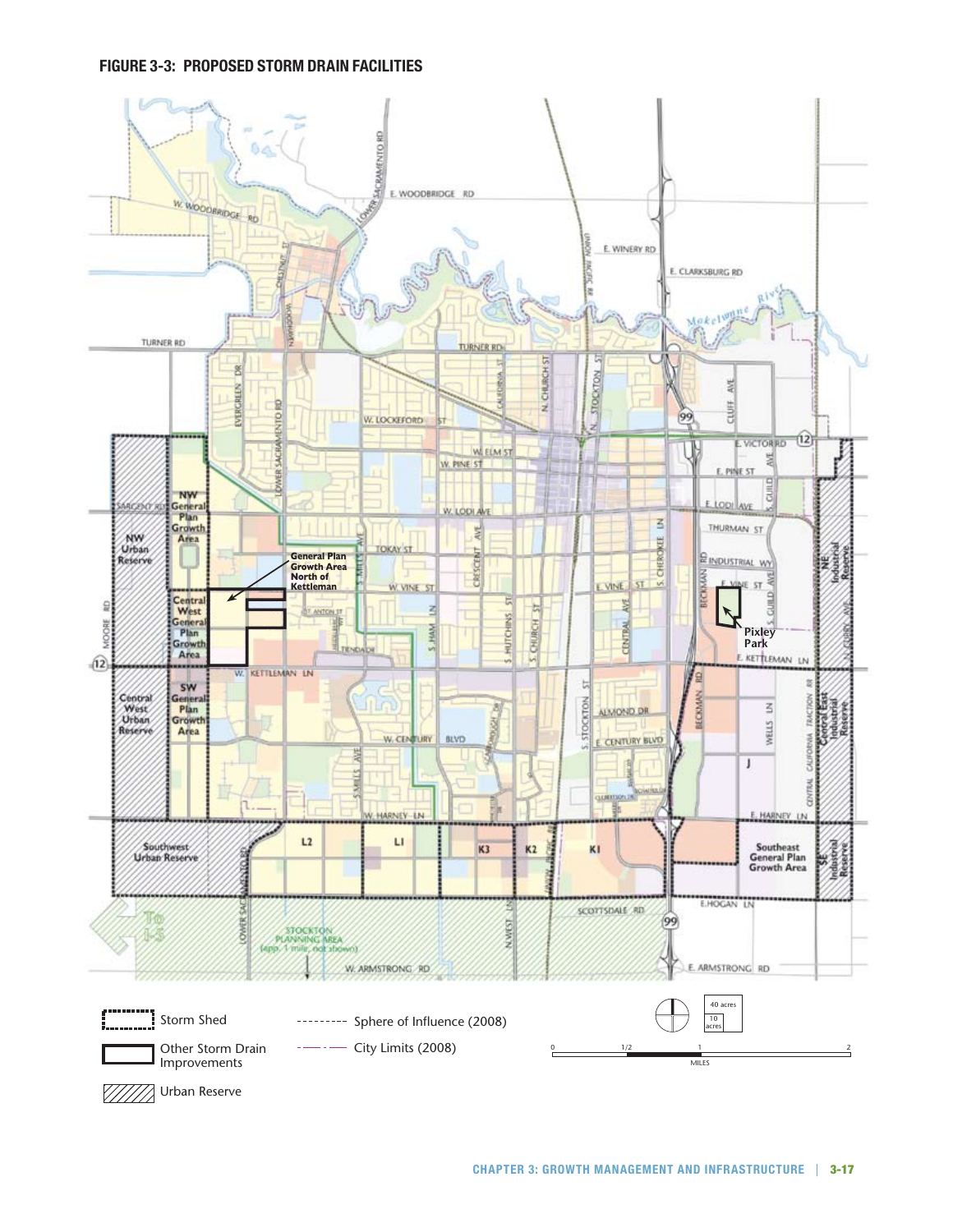the bottom two to three feet of the basins to function as extended detention basins. Another approach would be to design detention basins to include water quality wet ponds or constructed wetlands within the bottom of the stormwater detention basins. These facilities can also help recharge the underlying groundwater.

Infiltration trenches and infiltration basins could also be constructed within the pond bottoms to treat and infiltrate the more highly polluted first flush of runoff and the highly polluted dry weather runoff (e.g. from car washing on streets and driveways). These facilities could completely eliminate the discharge of the most polluted flows to the Mokelumne River and the WID canal, and help recharge the underlying groundwater.

## **Utility Master Plans**

At an appropriate time in the future, utility master plans should be prepared for each of the services discussed above, including water, sewer, WSWPCF, recycled water, and stormwater. The appropriate timing of these master plans varies by the utility.

### **Potable Water Supply and Distribution**

Significant modeling and facilities planning/design has occurred recently for the City's water system, and a new master plan is not urgently needed.

### **Sanitary Sewer System**

City staff have sized and planned a South Wastewater Trunk Line along the south boundary of the City to convey wastewater from the east side of the City to the sewer outfall from the City to the WSWPCF. However, the trunk sewer sizing did not account for all of the growth on the east side of the City or redevelopment within the City identified in this general plan update. Consequently, the sizing of the trunk sewer may have to be revised. Currently, only one segment of the trunk sewer has been constructed. City staff has a current sewer model of the collection system that could be used to definitively evaluate how to best provide sewer service for the growth on the east side of the city and the redevelopment within the existing city. This work should be undertaken soon (before more segments of the trunk sewer are constructed) in case additional wastewater flows need to be diverted into the proposed South Wastewater Trunk Line.

#### **WSWPCF**

The WSWPCF has recently been expanded and should have adequate capacity through the early stages of Phase 1. Updating the WSWPCF master plan could be delayed until this time.

#### **Recycled Water**

A recycled water master plan was prepared in May 2008 and is still current. It may be appropriate to update this document when the next WSWPCF master plan is prepared. The updated recycled water master plan should also:

- • Evaluate the potential to use nonpotable water from the WID canal.
- • Evaluate the feasibility of constructing a scalping plant or recycled water processing treatment facility near the city to provide recycled water for use within the city. This would reduce the wastewater flow requiring treatment at the WSWPCF. It would also eliminate the need for a pipeline from the WSWPCF back to the city to deliver recycled water for use within the city.

### **Stormwater**

The last citywide storm drain master plan was prepared in 1963, but stormwater facilities for the growth along the southern area of the city were evaluated in March 2009. It is recommended that a new citywide stormwater master plan be prepared soon after General Plan adoption to confirm or revise existing planning studies.

Preparation of these utility master plans at the appropriate times is the first step in enabling the City to provide these services for the General Plan growth. Through these master plans the facilities required for water, sewer, wastewater treatment, recycled water, and stormwater services for the reasonable development of the General Plan will be more precisely identified.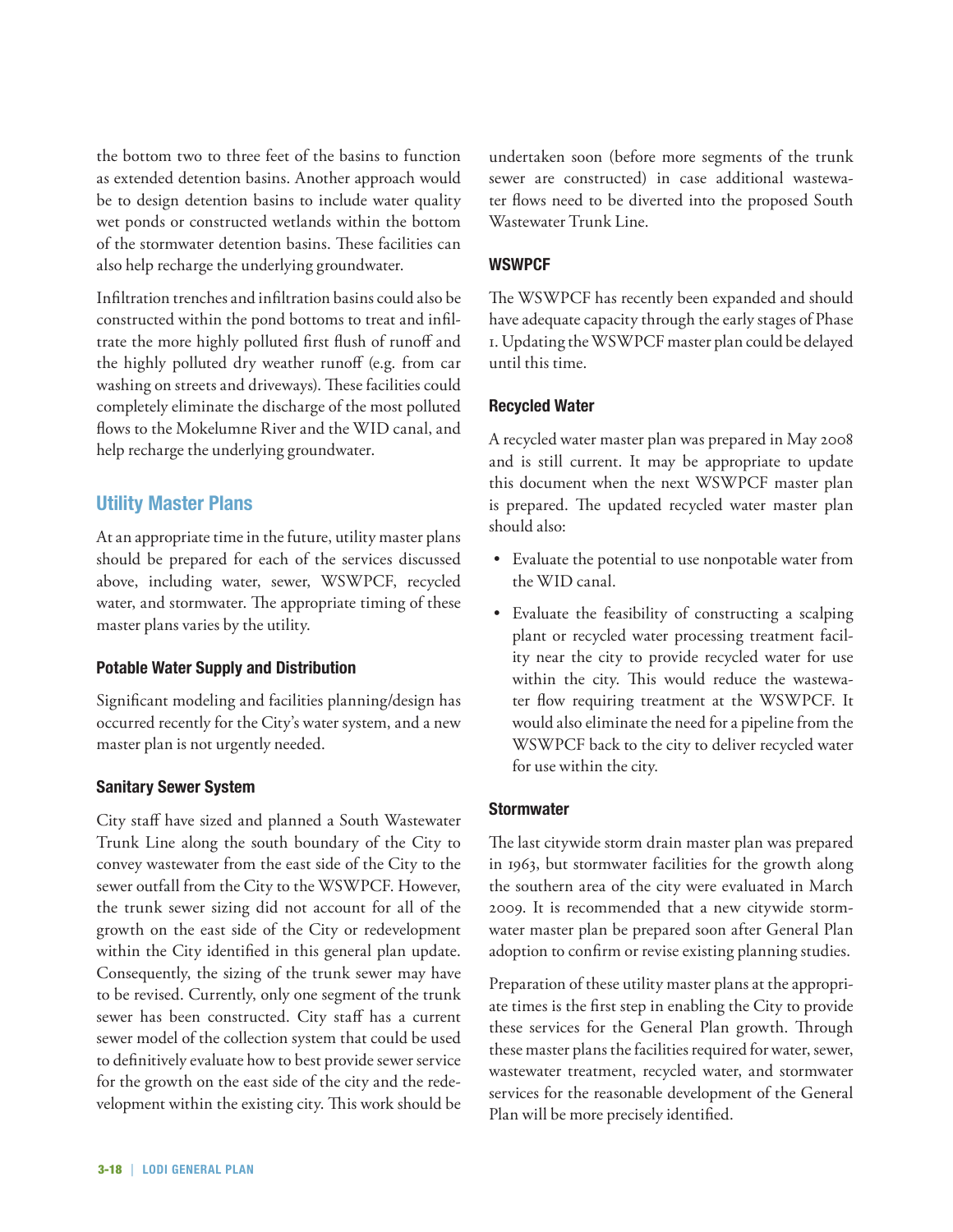## **Solid Waste Management and Recycling**

The City of Lodi contracts with Central Valley Waste Services to provide residential and commercial garbage collection, transportation and disposal as well as the collection of recyclable materials. Garbage is collected weekly and recycling, yard, and garden waste are collected on alternating weeks. Central Valley waste services also has a Transfer Station and Buy-Back Recycling Center open to the public in Lodi, and Dart Container Corporation opened a polystyrene foam recycling drop-off site at its Lodi plant.<sup>12</sup> The city's waste goes to several landfills, with the majority going to North County Landfill, which is expected to have capacity through 2035.13 Chapter 8: Safety includes details on Solid Waste facilities, recycling facilities and landfill sites in the planning are.

Public Resources Code section 41780, enacted by AB 939, requires every city and county in the state to divert from landfill at least 50% of the waste generated within their jurisdiction in 2000. The Legislature amended this statute in 2000, requiring jurisdictions to sustain their waste diversion efforts into the future. Lodi met the diversion goal by diverting 51% of its waste out of landfills in 2000. Lodi's 2006 waste diversion rate was 62%.<sup>14</sup>



**The City seeks to reduce waste generation levels through recycling and other waste diversion programs.**

Dart Container Corporation.

<sup>13</sup> California Integrated Waste Management Board (CIWMB). 14 Ibid.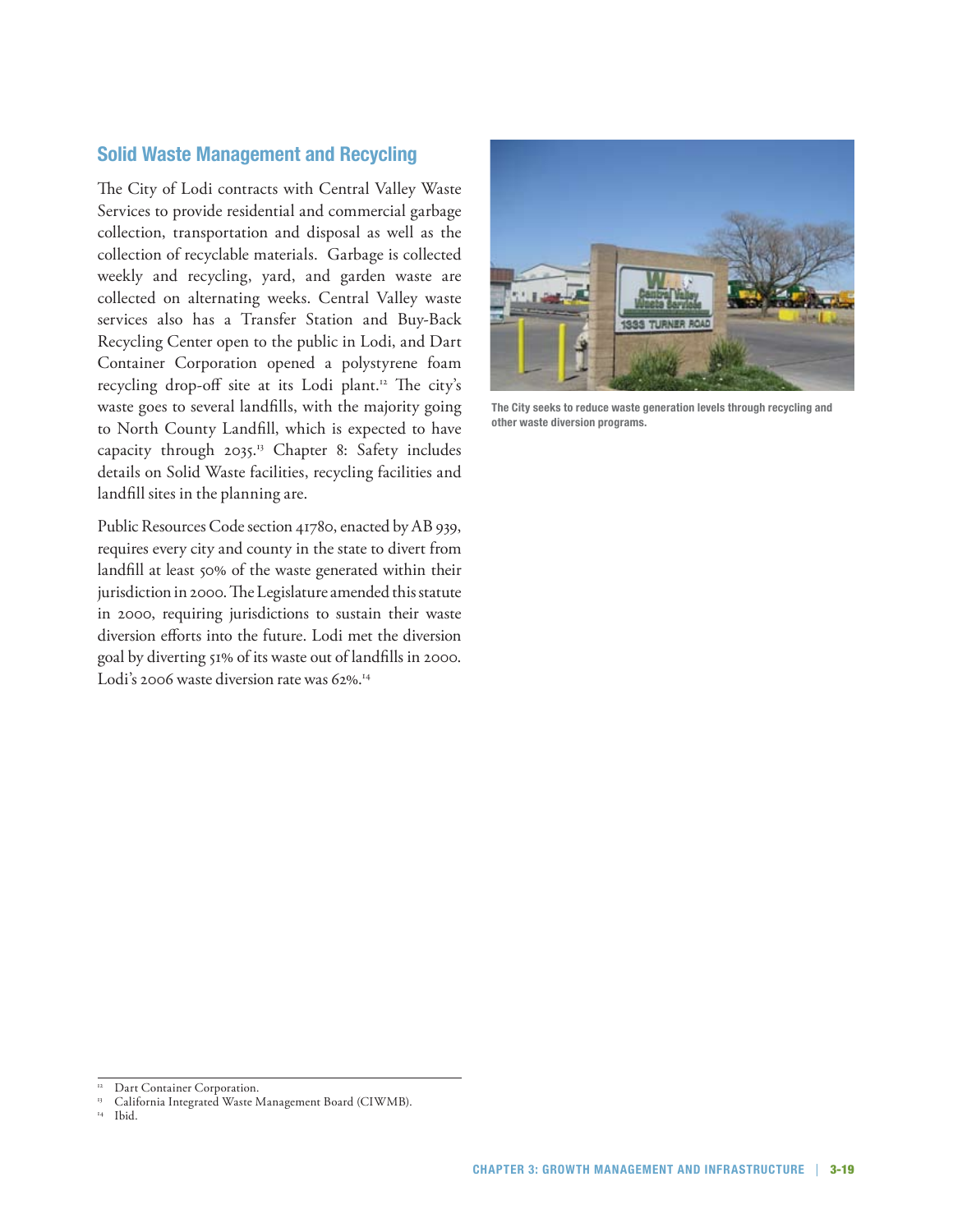# 3.4 Infrastructure Phasing

As described above, some new infrastructure will be required to accommodate growth throughout the planning period. These requirements are described in Table 3-6.

|  | <b>TABLE 3-6: INFRASTRUCTURE PHASING</b> |
|--|------------------------------------------|
|--|------------------------------------------|

| <b>LOCATION</b><br><b>REQUIRED INFRASTRUCTURE</b>                        |                                                                                                                                                                                                                                               | <b>PHASE</b>                                                        |  |  |  |  |
|--------------------------------------------------------------------------|-----------------------------------------------------------------------------------------------------------------------------------------------------------------------------------------------------------------------------------------------|---------------------------------------------------------------------|--|--|--|--|
| <b>Potable Water Supply</b>                                              |                                                                                                                                                                                                                                               |                                                                     |  |  |  |  |
| Citywide                                                                 | New transmission main is required from the new surface water treatment<br>plant to Mills Avenue. This main would be connected to the existing water<br>distribution system to supply surface water to the City's water system.                | Phase 1                                                             |  |  |  |  |
| Citywide                                                                 | Specific water system requirements should be further evaluated<br>through preparation of a potable water master plan at an appropriate<br>time in the future.                                                                                 | Phase 1                                                             |  |  |  |  |
| Southern and eastern areas of<br>the city                                | New wells will be required. Additional water storage tanks may be<br>needed.                                                                                                                                                                  | Phase 1 and 2                                                       |  |  |  |  |
| General Plan growth areas and<br>Urban Reserve areas                     | The transmission main installed in Phase I would need to be extended<br>southerly in Mills Avenue, then westerly in Lodi Avenue across the WID<br>canal.                                                                                      | Phase 2                                                             |  |  |  |  |
| <b>Sewer</b>                                                             |                                                                                                                                                                                                                                               |                                                                     |  |  |  |  |
| Northeast Industrial General<br>Plan Growth Area                         | No additional facilities are proposed.                                                                                                                                                                                                        | n/a                                                                 |  |  |  |  |
| Northeast Industrial Reserve<br>Sewer Shed                               | Sewer service for this area will need to be determined through prepa-<br>ration of a sewer master plan.                                                                                                                                       | n/a                                                                 |  |  |  |  |
| Century Boulevard and Central<br>East Industrial Reserve Sewer<br>Sheds  | Sewer service for this area will need to be determined through prepa-<br>ration of a sewer master plan.                                                                                                                                       | n/a                                                                 |  |  |  |  |
| Southeast Industrial Reserve<br>Sewer Shed                               | Sufficient capacity already planned.                                                                                                                                                                                                          | Phase 3. Part of the<br>South Wastewater<br><b>Trunk Line</b>       |  |  |  |  |
| Harney Lane Lift Station Sewer<br>Shed                                   | Sufficient pump station capacity already planned.                                                                                                                                                                                             | Phase 1. As part of<br>the South Wastewater<br><b>Trunk Line</b>    |  |  |  |  |
| South Wastewater Trunk Line<br>Master Plan Sewer Shed                    | There is excess capacity available in this planned sewer. As of 2008,<br>the only segment of this sewer that has been constructed is the seg-<br>ment through the Reynolds Ranch development, which has excess<br>capacity.                   | Phase 1/ In Progress.<br>Part of the South<br>Wastewater Trunk Line |  |  |  |  |
| West General Plan Growth<br>Area and Urban Reserve Sewer<br><b>Sheds</b> | Western growth area sewer sheds and the Urban Reserve sewer sheds<br>will flow to a new sewer located along the boundary between Phase 2<br>and Phase 3 development areas.                                                                    | Phase 2 and 3                                                       |  |  |  |  |
| Redevelopment Sewer Sheds                                                | Some of the sewers serving the downtown area are currently flowing at<br>or above their design capacity. Additional sewer improvements needed<br>to serve infill will be determined by preparation of a sewer master plan<br>for these areas. | Phase 1                                                             |  |  |  |  |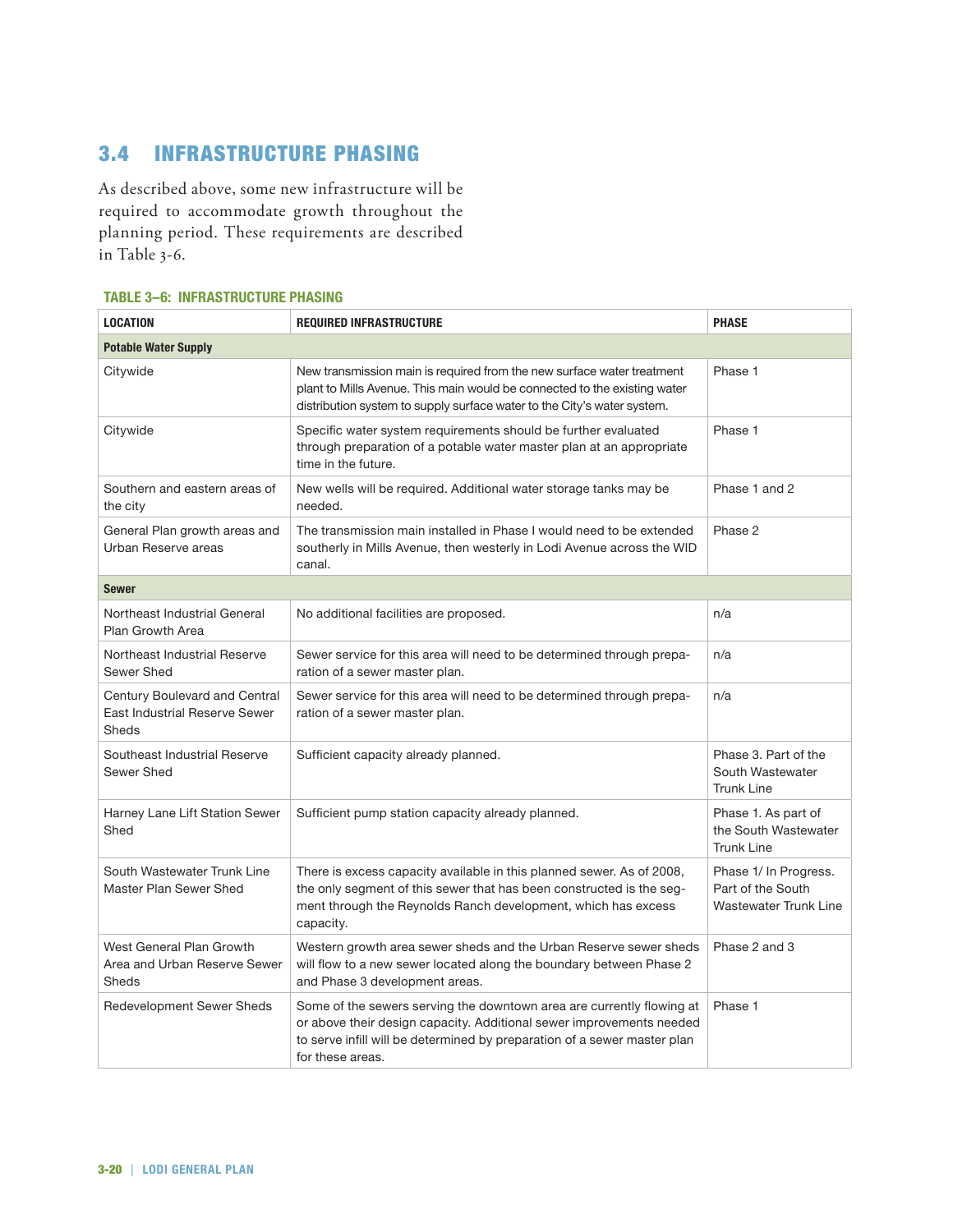### **Table 3–6: Infrastructure Phasing (continued)**

| <b>LOCATION</b>                                                                             | <b>REQUIRED INFRASTRUCTURE</b>                                                                                                                                                                                                                                                                                                                                                                                                                                                                                                                                                                                                                                                                                                                                                                                                                                                                                                                                                                          | <b>PHASE</b>                                                                                                                     |
|---------------------------------------------------------------------------------------------|---------------------------------------------------------------------------------------------------------------------------------------------------------------------------------------------------------------------------------------------------------------------------------------------------------------------------------------------------------------------------------------------------------------------------------------------------------------------------------------------------------------------------------------------------------------------------------------------------------------------------------------------------------------------------------------------------------------------------------------------------------------------------------------------------------------------------------------------------------------------------------------------------------------------------------------------------------------------------------------------------------|----------------------------------------------------------------------------------------------------------------------------------|
| Sewer Outfall from the City to<br>the WSWPCF                                                | The outfall does not have adequate capacity for the PWWF at reason-<br>able development of the General Plan. The outfall is expected to have<br>adequate capacity until around the end of Phase 1 or beginning of<br>Phase 2 if it is allowed to flow full. Alternatively, a scalping plant near<br>the City could be constructed to treat some of the wastewater flow and<br>to provide recycled water for use in/near the city. This scalping plant<br>would reduce the flow that must be conveyed in the existing outfall<br>pipeline.                                                                                                                                                                                                                                                                                                                                                                                                                                                               | End of Phase 1 or<br>beginning of Phase 2                                                                                        |
| <b>WSWPCF</b>                                                                               | Capacity expansion of the WSWPCF will be required within the early<br>stages of Phase 1. The following facilities would be required to meet<br>demand at reasonable development:<br>Two Additional Primary Clarifiers<br>$\bullet$<br>Three Additional Aeration Basins<br>One Additional Secondary Clarifier<br>٠<br>Filter Influent Pump Station<br>٠<br><b>Tertiary Filtration Facility</b><br>٠<br>UV Disinfection Facility<br>٠<br>One Additional Anaerobic Digester<br>٠<br>General Expansion of the Hydraulic Capacity Throughout the Treat-<br>ment Plant<br>General Expansion of the Staff Facilities/Building<br>٠<br>• Other miscellaneous improvements<br>Alternatively, a scalping plant near the City could be<br>constructed to provide recycled water for use in/near the city that<br>would reduce the size or extent of the required new facilities at the<br>WSWPCF. However, there would need to be a nearby use for the re-<br>cycled water for a scalping facility to be feasible. | Phase 1. Part of the<br>City of Lodi<br>Wastewater Master<br>Plan                                                                |
| <b>Stormwater</b>                                                                           |                                                                                                                                                                                                                                                                                                                                                                                                                                                                                                                                                                                                                                                                                                                                                                                                                                                                                                                                                                                                         |                                                                                                                                  |
| Watersheds K1, K2, K3, L1,<br>and L <sub>2</sub>                                            | Detention basins and trunk storm drains will be needed for all wa-<br>tersheds. In addition, L2 will require its own pump station with two<br>pumps. There will need to be an outfall pipe line located in a 75 foot<br>wide greenbelt buffer along the south boundary of the city that flows<br>to a new 60 cfs pump station on the east side of the WID canal (WID<br>pump station).                                                                                                                                                                                                                                                                                                                                                                                                                                                                                                                                                                                                                  | Phase 1. Part of the<br>South Lodi Storm<br>Drain Master Plan and<br>South Hutchins Study<br>Area Storm Drainage<br>Master Plan. |
| Watershed J General Plan<br>growth area                                                     | Trunk storm drain, detention basin, and outfall pipeline will be needed<br>for this watershed.                                                                                                                                                                                                                                                                                                                                                                                                                                                                                                                                                                                                                                                                                                                                                                                                                                                                                                          | Phase 1                                                                                                                          |
| General Plan Growth Area<br>North of Kettleman Lane and<br>west of Lower Sacramento<br>Road | Storm drainage service for the area of growth North of Kettleman Lane<br>and west of Lower Sacramento Road has already been planned. No<br>additional new facilities are necessary.                                                                                                                                                                                                                                                                                                                                                                                                                                                                                                                                                                                                                                                                                                                                                                                                                     | Phase 1                                                                                                                          |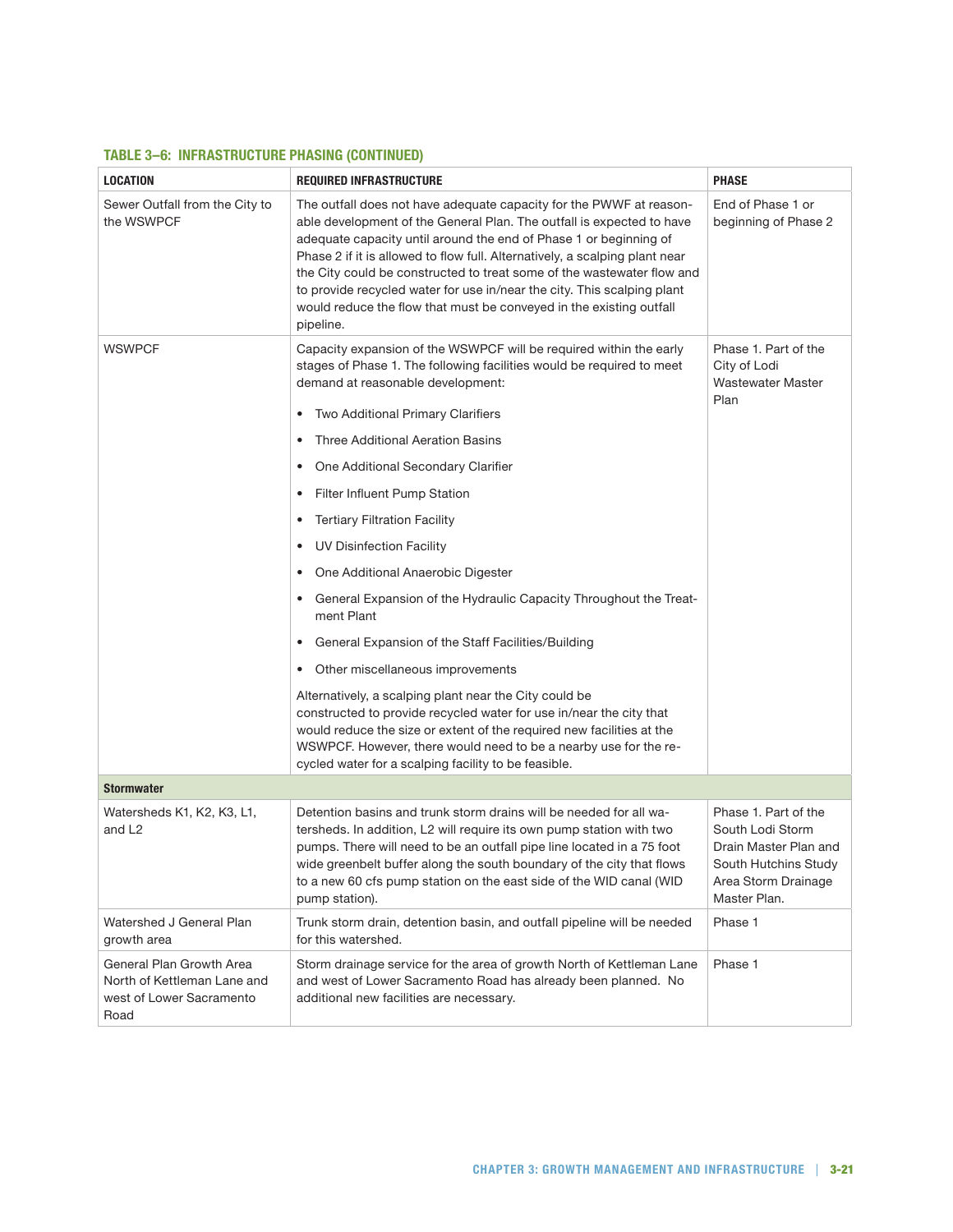| <b>LOCATION</b>                                 | <b>REQUIRED INFRASTRUCTURE</b>                                                                                                                                                                                                                        | <b>PHASE</b> |
|-------------------------------------------------|-------------------------------------------------------------------------------------------------------------------------------------------------------------------------------------------------------------------------------------------------------|--------------|
| Central West General Plan<br>Growth Area        | Trunk storm drain, detention basin, and outfall pipeline will be needed<br>for this watershed.                                                                                                                                                        | Phase 1      |
| Southeast General Plan Growth<br>Area Watershed | Trunk storm drain, detention basin, and outfall pipeline will be needed<br>for this watershed.                                                                                                                                                        | Phase 2      |
| Northwest General Plan<br>Growth Area Watershed | Trunk storm drain, detention basin, and outfall pipeline will be needed<br>for this watershed.                                                                                                                                                        | Phase 2      |
| Southwest General Plan<br>Growth Area           | Trunk storm drain, detention basin, pump station, and outfall pipeline<br>will be needed for this watershed.                                                                                                                                          | Phase 2      |
| Northeast Industrial Reserve                    | Detention basin, pressure pipeline, and storm drains will be needed for<br>this watershed. Additional studies will determine if existing detention<br>basin could gravity drain to existing pump station, eliminating need for<br>a new pump station. | Phase 3      |
| Central East Industrial Reserve                 | Detention basin and outfall pipeline will be needed for this watershed.                                                                                                                                                                               | Phase 3      |
| Southeast Industrial Reserve<br>Watershed       | Trunk storm drain, detention basin, and outfall pipeline will be needed<br>for this watershed.                                                                                                                                                        | Phase 3      |
| Northwest Urban Reserve<br>Watershed            | Trunk storm drain, detention basin, and outfall pipeline will be needed<br>for this watershed.                                                                                                                                                        | Phase 3      |
| Central West Urban Reserve<br>Watershed         | Trunk storm drain, detention basin, and outfall pipeline will be needed<br>for this watershed.                                                                                                                                                        | Phase 3      |
| Southwest Urban Reserve<br>Watershed            | Trunk storm drain, detention basin, pump station, and outfall pipeline<br>will be needed for this watershed.                                                                                                                                          | Phase 3      |
| Northeast Corner General Plan<br>Growth Area    | No additional detention storage or outlet pumping capacity is required<br>for this watershed area.                                                                                                                                                    | n/a          |

#### **Table 3–6: Infrastructure Phasing (continued)**

*Source: West Yost, 2009.*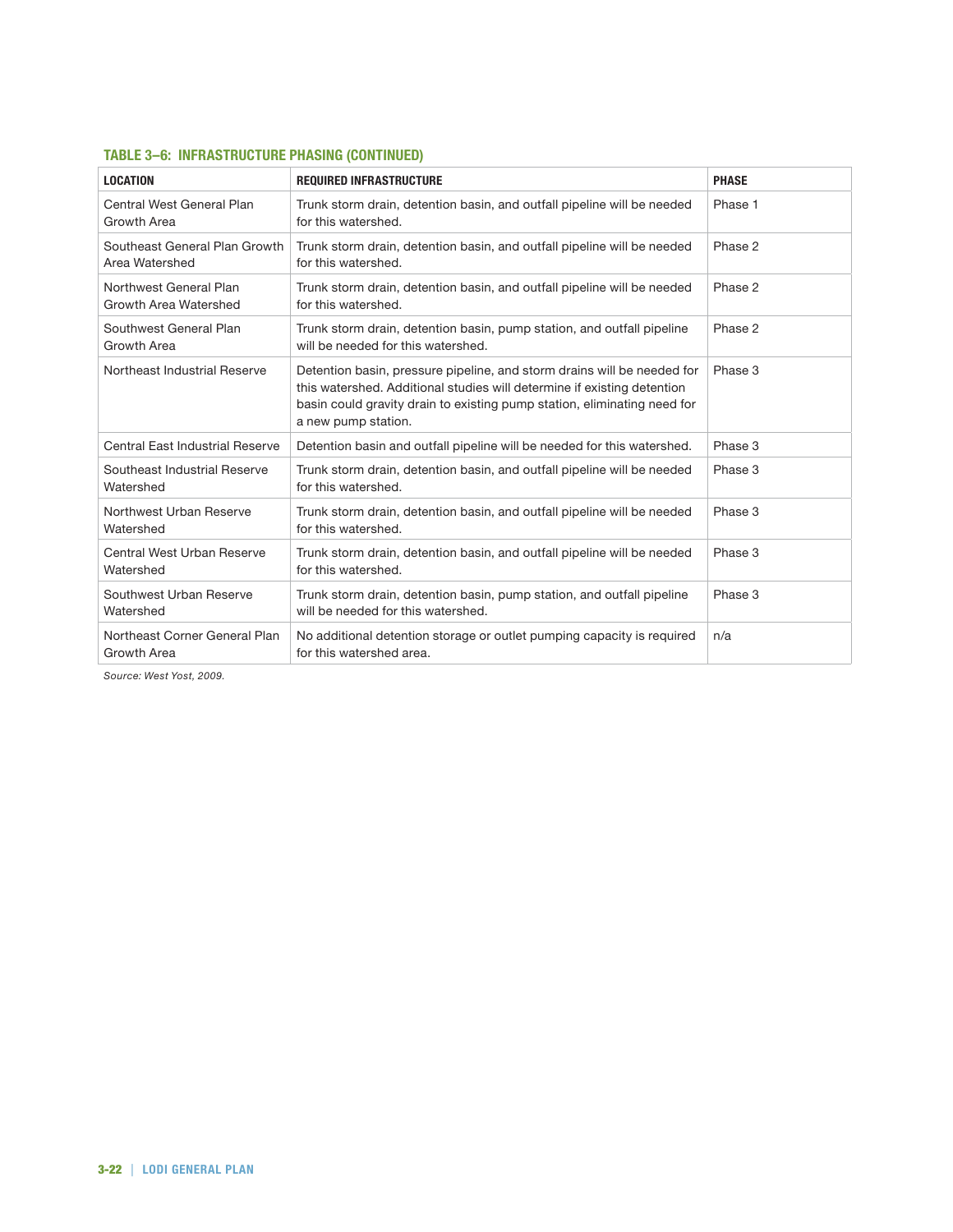# 3.5 Public Facilities

This section focuses on specific functional needs of Lodi's public services and facilities, including schools, libraries, police and fire services. Facilities are distributed throughout the city as shown on Figure 3-4.

### **Public Schools**

Lodi's educational and academic needs are served primarily by the Lodi Unified School District (LUSD). LUSD covers an area of 350 square miles, serving all of Lodi as well as North Stockton, Acampo, Clements, Lockeford, Victor, and Woodbridge. In the 2007-2008 school year, LUSD served 31,259 students in kindergarten through grade 12.<sup>15</sup>

Within Lodi, LUSD has a total of 21 schools—12 elementary, two middle, two comprehensive high schools, and one continuation high school. In addition, the district offers alternative, adult, and pre-schools. Table 3-7 describes the enrollment and capacity of LUSD schools located in the City of Lodi.

As of 2007, LUSD's school facilities—within Lodi—were at 97% overall capacity. Several elementary, middle, and alternative education schools are exceeding their capacities.

### **Private Schools**

The City of Lodi has ten private schools, with a total estimated enrollment of 1,875 students ranging from preschool to grade 12. Unlike LUSD schools, many private schools offer preschool education.

### **Higher Education**

Currently there is one adult school and one Regional Occupation Program in LUSD, both of which are located in Lodi's Eastside neighborhood. As of 2007, there are an estimated 2,500 students enrolled in the Adult Education Program and 1,290 enrolled in the Lincoln Tech ROP. A placeholder is shown on Figure 3-4 for a potential San Joaquin Delta College campus just east of the City's current city limits, along Victor Road.

California Department of Education. Education Demographics Unit. District Enrollment by Grade, 2008-2009.







**Public schools in Lodi, such as Lodi High, Millswood Middleschool, and Larson Elementary, are nearing or above capacity.**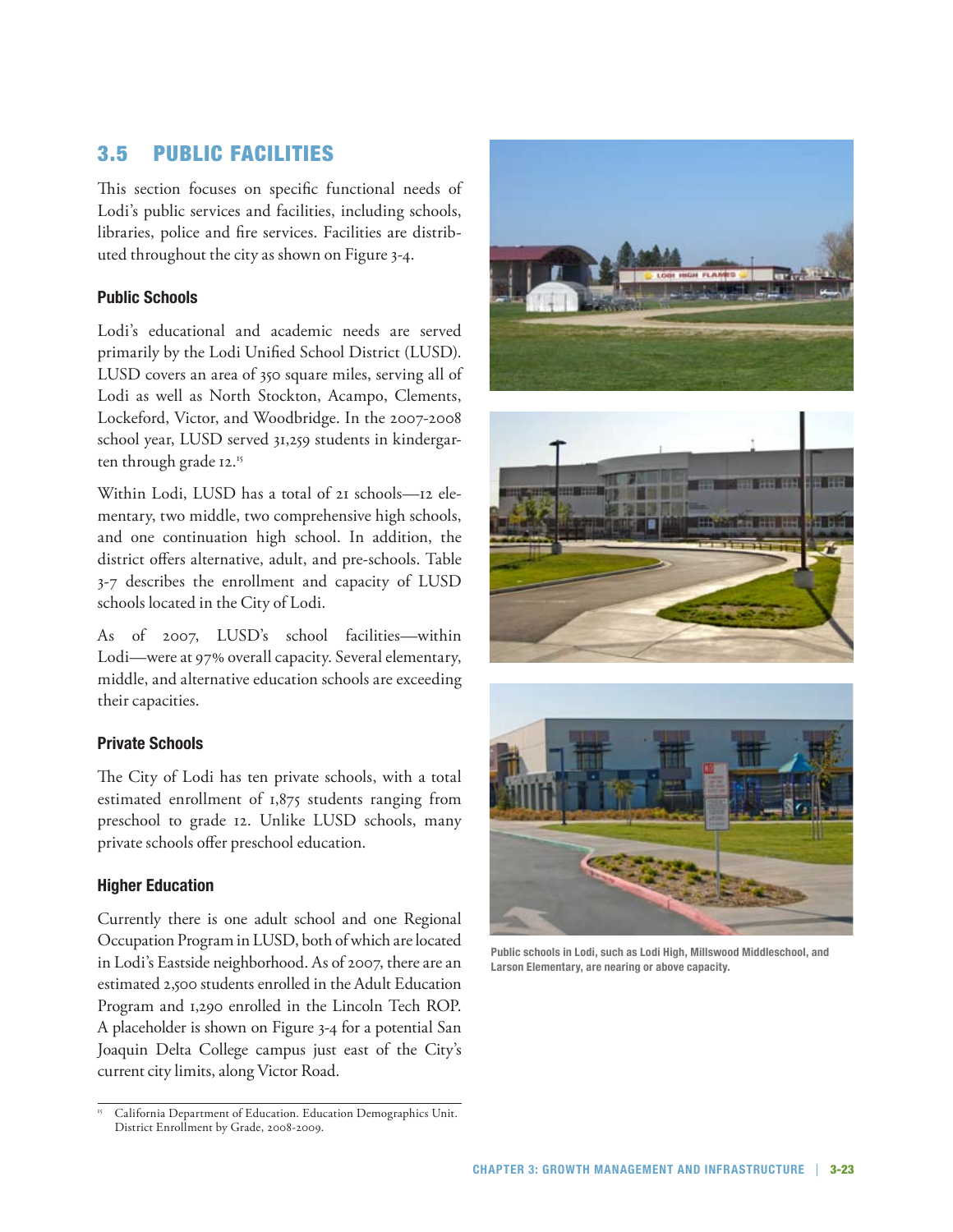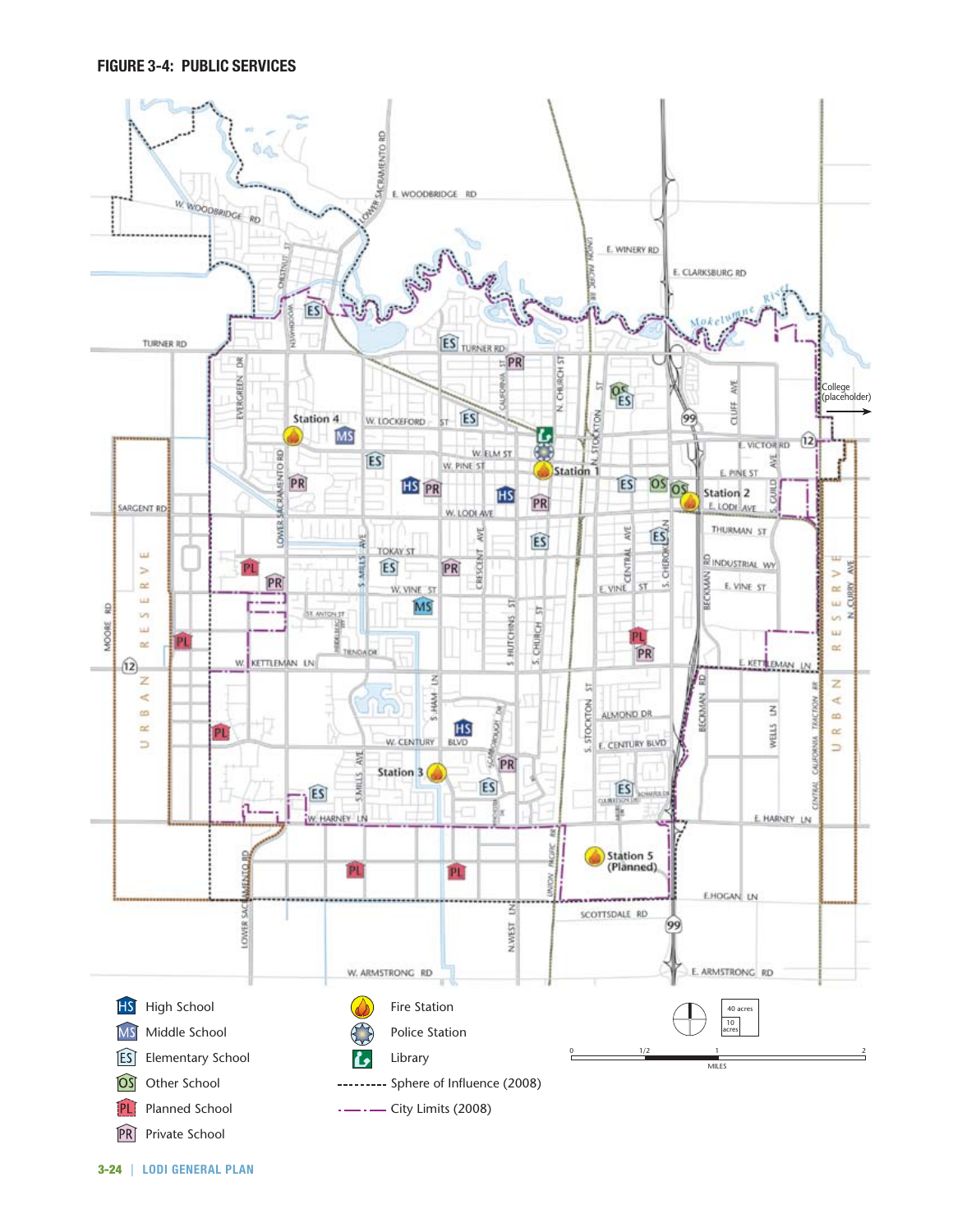| <b>NAME</b>                                                   | <b>ADDRESS</b>           | <b>GRADES</b> | <b>ENROLLMENT CAPACITY<sup>1</sup></b> | 2007-2008 ENROLLMENT |  |  |  |
|---------------------------------------------------------------|--------------------------|---------------|----------------------------------------|----------------------|--|--|--|
| <b>Elementary Schools</b>                                     |                          |               |                                        |                      |  |  |  |
| <b>Beckman Elementary</b>                                     | 2201 Scarborough Dr.     | $K-6$         | 632                                    | 639                  |  |  |  |
| <b>Borchardt Elementary</b>                                   | 375 Culbertson Dr.       | K-6           | 739                                    | 790                  |  |  |  |
| Heritage Primary Elementary                                   | 509 E. Eden St.          | $K-3$         | 472                                    | 468                  |  |  |  |
| Lakewood Elementary                                           | 1100 North Ham Ln        | $K-6$         | 384                                    | 382                  |  |  |  |
| Larson Elementary                                             | 2375 Giannoni Wy.        | $K-6$         | 676                                    | 683                  |  |  |  |
| Lawrence Elementary                                           | 721 Calaveras St.        | $K-6$         | 519                                    | 549                  |  |  |  |
| Needham Elementary                                            | 420 S. Pleasant St.      | $4 - 6$       | 337                                    | 310                  |  |  |  |
| Nichols (Leroy) Elementary                                    | 1301 South Crescent Ave. | $K-6$         | 393                                    | 415                  |  |  |  |
| Reese Elementary                                              | 1800 W. Elm St.          | $K-6$         | 638                                    | 643                  |  |  |  |
| Serna Charter                                                 | 339 E. Oak St            | $K-8$         | 282                                    | 289                  |  |  |  |
| Vinewood Elementary                                           | 1600 W. Tokay St.        | $K-6$         | 558                                    | 550                  |  |  |  |
| <b>Washington Elementary</b>                                  | 831 W. Lockeford St.     | $K-6$         | 525                                    | 479                  |  |  |  |
| <b>Middle Schools</b>                                         |                          |               |                                        |                      |  |  |  |
| Lodi Middle                                                   | 945 South Ham Ln.        | $7 - 8$       | 872                                    | 913                  |  |  |  |
| Millswood Middle                                              | 233 N. Mills Ave.        | $7 - 8$       | 766                                    | 772                  |  |  |  |
| <b>High Schools</b>                                           |                          |               |                                        |                      |  |  |  |
| Lodi High                                                     | 3 S. Pacific Ave         | $9 - 12$      | 2,230                                  | 2,146                |  |  |  |
| <b>Tokay High</b>                                             | 1111 W. Century Blvd.    | $9 - 12$      | 2,143                                  | 1,995                |  |  |  |
| Liberty High                                                  | 660 W. Walnut St.        | $9 - 12$      | 140                                    | 151                  |  |  |  |
| <b>Other</b>                                                  |                          |               |                                        |                      |  |  |  |
| Lodi Adult School                                             | 542 E. Pine St.          | Adult         |                                        |                      |  |  |  |
| Independence School                                           | 660 W. Walnut St.        | $K-12$        | 612                                    | 403                  |  |  |  |
| Lincoln Tech Academy                                          | 53 S. Cherokee Ln.       | $11 - 12$     |                                        |                      |  |  |  |
| School Readiness/ Preschool and<br>Services Children's Center | 701 Calaveras St.        | PK.           |                                        |                      |  |  |  |
| <b>Total</b>                                                  |                          |               | 12,918                                 | 12,577               |  |  |  |
| 1. Capacity as of December 2006.                              |                          |               |                                        |                      |  |  |  |

## **Table 3–7: Lodi Unified School District Schools Located in the City of Lodi**

*Source: LUSD Facilities Master Plan; California Department of Education, 2007-2008 school year.*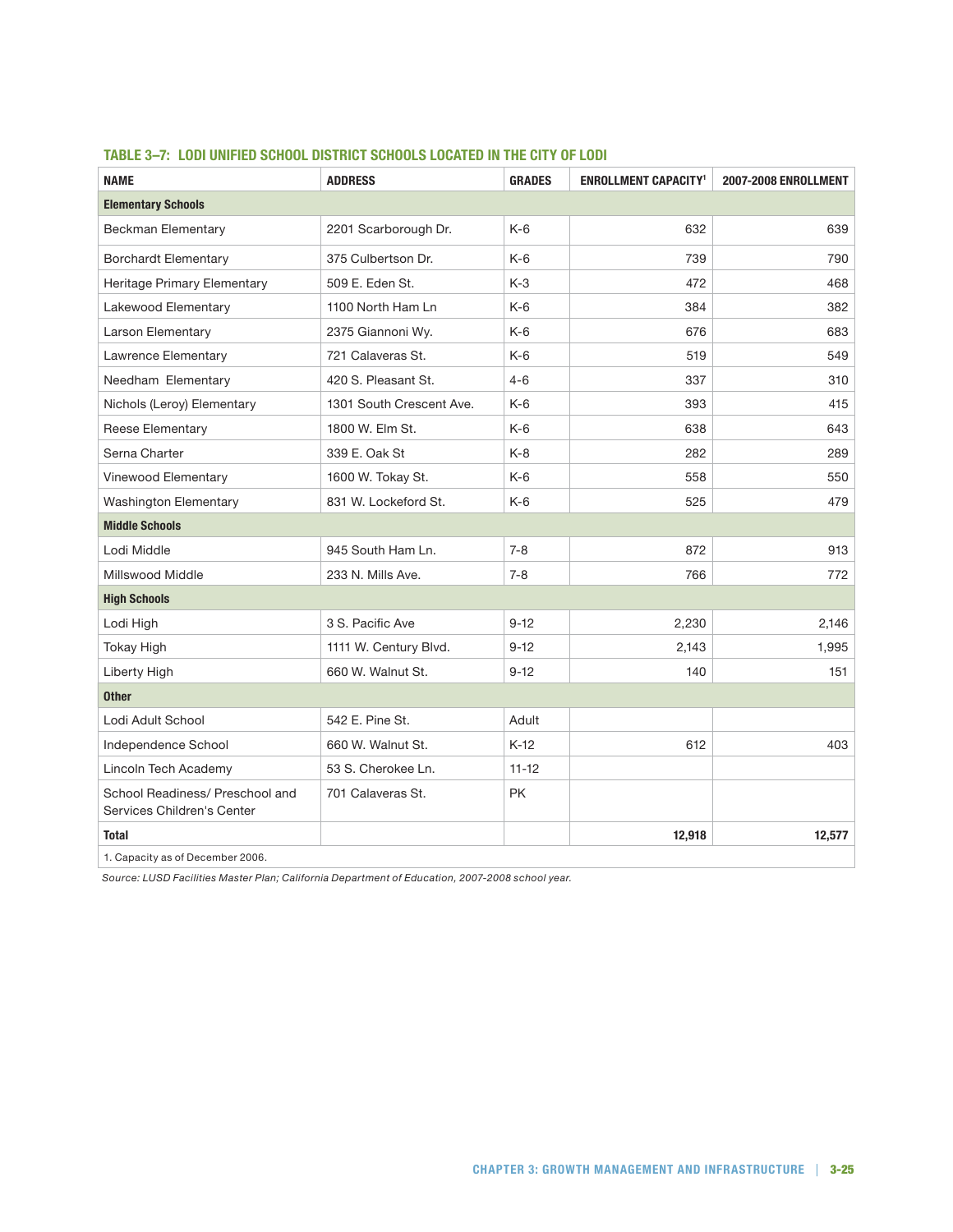#### **Projected Student Population**

As Lodi grows, additional school facilities will be required to meet new student demand. Demographic projections for San Joaquin County suggest slight increases in the proportion of young and old people between 2000 and 2030, and a slight decline in the proportion of the middle-age population.<sup>16</sup> Overall, demographic changes are expected to be fairly moderate in the County, though changes in actual numbers are large, indicating substantial population growth in the county. Age projections are shown in Table 3-8.

Given that projections indicate a relatively constant proportion of school-age residents through 2030, student generation rates used to determine future school demand are based on the 2006 LUSD School Facilities Master Plan. These rates are:

- 0.25 elementary students per home;
- • 0.07 middle school students per home; and
- 0.14 high school students per home.

Student projections by planning phase are shown in Table 3-9. Approximately 4,700 students are anticipated as a result of the General Plan, with an additional 1,700 students expected from approved developments.

#### **Projected School Facilities**

Six new schools (one high school and five K-8 schools) are identified in the General Plan, resulting from these schoolage projections. Within the existing city two schools will also be included as part of the approved development projects on the western edge of the city. These schools are accommodated by 91 acres of land allocated for public and quasi-public facilities. In addition, a placeholder has been identified for a new elementary school on the eastside of Lodi near the intersection of Central Avenue and Poplar Street; the ultimate location and size will be determined by the district (due to limited information, this school is not included in the acreage estimates mentioned above). This school would relieve some of the existing elementary school capacity issues.

Locations for new schools in the planned growth areas include two schools south of Harney Lane to accommodate new growth in that area during Phase 1. Both of these schools are expected to serve K-8. (The LUSD Master Plan recommends K-8 facilities as opposed to separate K-6 and 7-8 schools.) An additional school will be located in the northwest to accommodate growth in the western edge of the city during Phase 2. Locations for schools in Phase 3 have not been identified.

All planned schools are expected to meet the needs of approved development and to relieve any existing capacity issues. Ongoing reassessment of school needs will be required as growth and demographic patterns change over time.

## **Libraries**

#### **Municipal Library**

The Lodi Public Library, constructed in 1978, is centrally located on West Locust Street between Pleasant and Church streets. The building is 28,260 square feet, one story, and located on a 1.5 acre site. The library facilities are generally well-maintained, though some upgrades will be necessary to conform to American Disabilities Act standards.

As of 2007, the library had holdings of approximately 150,000 books, 235 magazine subscriptions, 12 newspapers, as well as audio books, videos, music CDs, and CD-ROM media. The Lodi Public Library serves 52,000 registered borrowers, who check out approximately 340,000 items a year. The library offers a number of services and programs to assist its users, including computer services, performances, workshops and classes, and special programs for youth and non-English speaking residents. Increasingly, the library is used to access computers and the internet.

#### **Standards and Projected Needs**

Currently, Lodi provides 0.45 square foot of library space per capita. The 2002 Lodi Public Library Facilities Management Plan establishes guidelines that would raise the per capita amount of library space to 0.84 square foot. Given the reasonable development potential

State of California, Department of Finance, Population Projections for California and Its Counties 2000-2050, by Age, Gender and Race/ Ethnicity, Sacramento, California, July 2007.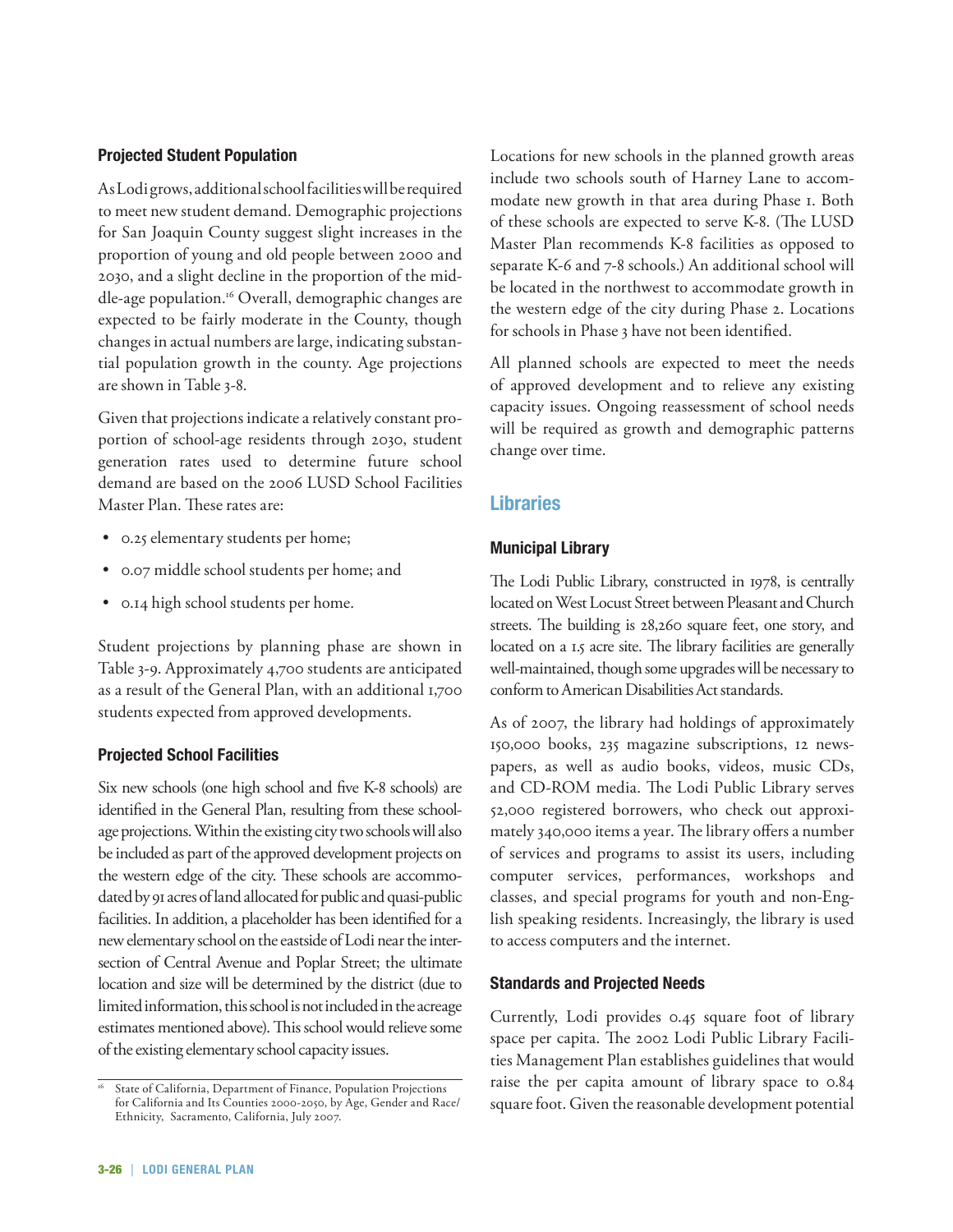#### **Table 3–8: Age Projections for San Joaquin County**

|              | 2000         |            | 2030         |            | 2000-2030 |
|--------------|--------------|------------|--------------|------------|-----------|
| Age          | <b>Total</b> | % of Total | <b>Total</b> | % of Total | % Change  |
| $0 - 4$      | 45,455       | 8          | 114,288      | 9          | 151       |
| $5 - 19$     | 149,861      | 26         | 330,870      | 27         | 121       |
| $20 - 39$    | 158,481      | 28         | 345,894      | 29         | 118       |
| $40 - 64$    | 155,452      | 27         | 259,991      | 22         | 67        |
| $65+$        | 59,834       | 11         | 154,155      | 13         | 158       |
| <b>Total</b> | 569,083      | 100        | 1,205,198    | 100        | 112       |

*Source: California Department of Finance, 2007*

#### **Table 3–9: Projected New Lodi Unified School District Students**

|                      |                      |                 | NEW STUDENTS (STUDENTS PER HOUSING UNIT) <sup>1</sup> |             |
|----------------------|----------------------|-----------------|-------------------------------------------------------|-------------|
| <b>Phase</b>         | <b>Housing Units</b> | Elem. $(K-6)^2$ | Middle (7-8)                                          | High (9-12) |
| Phase 1              | 4,400                | 1,100           | 310                                                   | 620         |
| Phase 2              | 1,900                | 480             | 130                                                   | 270         |
| Phase 3 (UR)         | 3,800                | 950             | 270                                                   | 530         |
| Approved Development | 3,700                | 930             | 260                                                   | 520         |
| <b>TOTAL</b>         | 13,800               | 3,450           | 970                                                   | 1,930       |

1. Totals do not sum precisely due to rounding.

2. An additional K-6 school site is shown near Central Avenue and East Poplar Street, but is not reflected in the table as the exact site and acreage are not yet determined.

 *Source: Dyett & Bhatia, 2009; LUSD 2006 School Facilities Master Plan*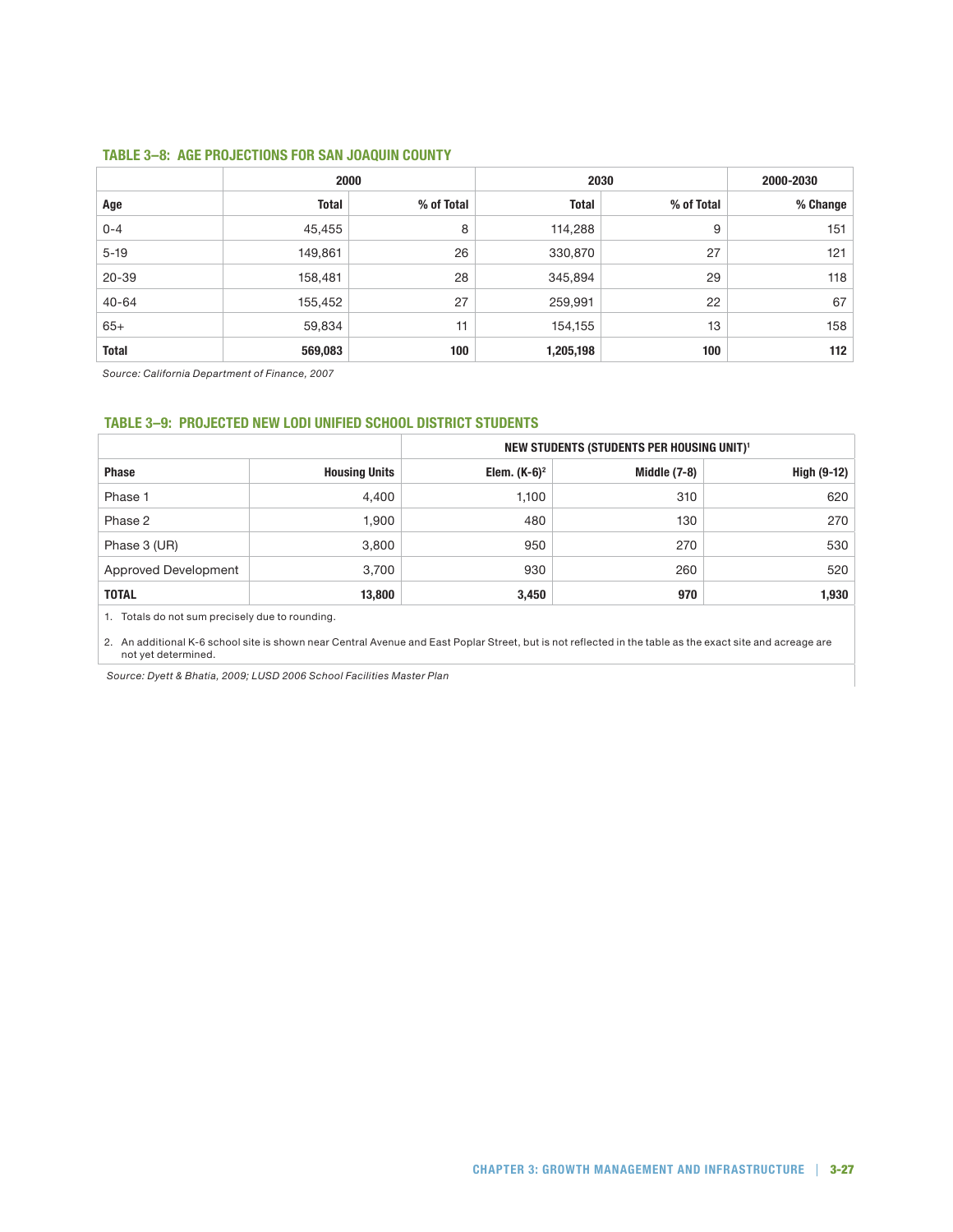

**The Lodi Public Library.** 



**The Lodi Police Department.** 

population of 99,500, the proposed Plan would require a total of 83,600 square feet of library space to satisfy this goal. However, this need should be monitored in light of continued trends toward digital storage and distribution of books and other media.

Given Lodi's compact form, a central main library branch is appropriate, though additional neighborhood branches may be desirable. Locations for new library branches would include mixed-use centers and the Eastside, which currently has poor access to the existing library. Additionally, while most of the Public/ Quasi-Public designation in the General Plan is attributed to new schools, an estimated 10 acres are assumed to be used for other public uses, such as library branches. Sites identified in the 2002 Lodi Public Library Facilities Management Plan should also be considered.

### **Fire and Police Facilities**

The Lodi Fire Department covers the city from four fire stations: Fire Station 1 is located in the downtown area, Fire Station 2 is located on the eastside of Lodi, Fire Station 3 is located in the southwest section of town, and Station 4 is in the northwest section of town. Station 4 also houses the Mobile Operations Center and is used by both the Fire and Police departments. A fifth Fire Station location has been reserved as part of the approved Reynolds Ranch project located south of Harney Lane and west of Highway 99. In addition, the City of Lodi Fire Department participates in the CalEMA state-wide mutual aid system, which utilizes resources from municipal fire departments in order to provide fire protection throughout the State. The City also has a mutual aid agreement with the Woodbridge Fire Protection District.<sup>17</sup>

The Lodi Police Department serves the city in three districts—the Central District, Heritage District and Sunset District—that encompass five patrol beats. As Lodi grows, fire and police capacity will have to be regularly evaluated to ensure sufficient personnel and appropriate location of stations in order to maintain acceptable levels of service. Personnel and service are further addressed in Chapter 8: Safety.

<sup>&</sup>lt;sup>17</sup> Pacific Municipal Consultants, Lodi Shopping Center Draft Environmental Impact Report, prepared for the City of Lodi, August 2004.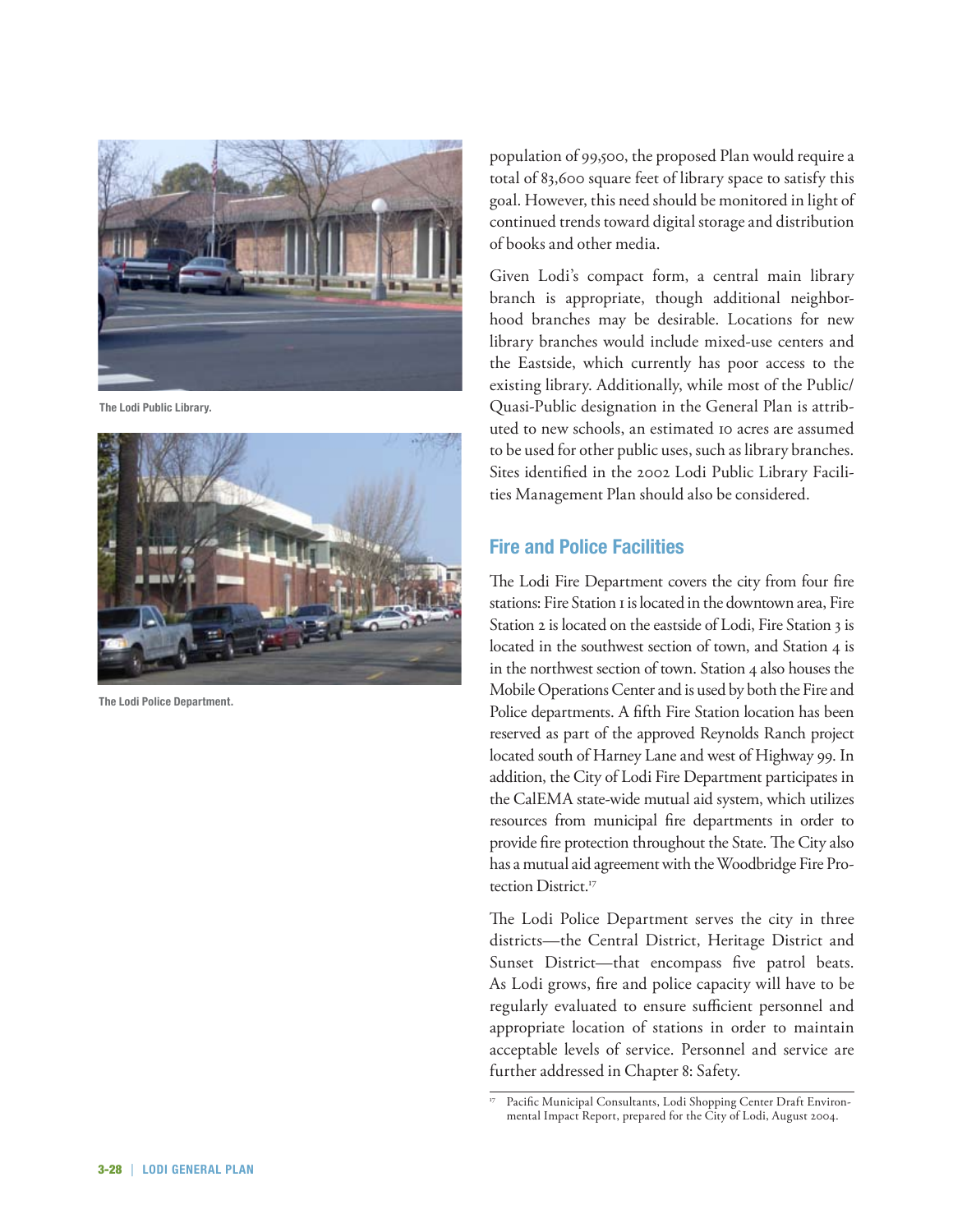## 3.6 Policies

## Guiding Polices

*Please refer to Chapter 4: Community Design and Livability for additional policies regarding Lodi's urban form.* 

- **GM-G1**  Ensure contiguous, paced, and orderly growth by identifying phases for development. Allow development in subsequent phases only once thresholds of reasonable development in prior phases have been achieved.
- **GM-G2**  Provide infrastructure—including water, sewer, stormwater, and solid waste/recycling systems—that is designed and timed to be consistent with projected capacity requirements and development phasing.
- **GM-G3**  Promote conservation of resources in order to reduce the load on existing and planned infrastructure capacity, and to preserve existing environmental resources.
- **GM-G4**  Provide public facilities—including police and fire services, schools, and libraries commensurate with the needs of the existing and future population.
- **GM-G5**  Support efforts to provide superior public and private educational opportunities for all segments of the population.

### Implementing Policies

### Growth Management

*Please refer to Chapter 7: Conservation for policies regarding agricultural preservation and Chapter 8: Safety for policies regarding stormwater management.* 

**GM-P1**  Define Lodi's southern boundary and establish limits on development to the south through the establishment the Armstrong Road Agricultural/Cluster Study Area. Cooperate with San Joaquin County, the San Joaquin County Local Agency Formation Commission and property owners to ensure maintenance of this area as a separator from the City of Stockton.

- **GM-P2**  Target new growth into identified areas, extending south, west, and southeast. Ensure contiguous development by requiring development to conform to phasing described in Figure 3-1. Enforce phasing through permitting and infrastructure provision. Development may not extend to Phase 2 until Phase 1 has reached 75% of development potential (measured in acres) and development may not extend to Phase 3 until Phase 2 has reached 75% of development potential. In order to respond to market changes in the demand for various land use types, exemptions may be made to allow for development in future phases before these thresholds in the previous phase have been reached.
- **GM-P3**  Use the Growth Management Allocation Ordinance as a mechanism to even out the pace, diversity, and direction of growth. Update the Growth Management Allocation Ordinance to reflect phasing and desired housing mix. Because unused allocations carry over, as of 2007, 3,268 additional permits were available. Therefore, the Growth Management Allocation Ordinance will not restrict growth, but simply even out any market extremes.
- **GM-P4**  Update allocation of units by density to ensure that development density occurs as recommended in Chapter 2: Land Use. For instance, approved permits should be allocated to provide 44% of permits for low density, 28% medium density, and 28% high density/ mixed use housing during Phase 1. This represents a shift towards slightly more medium and high density housing in Lodi.
- **GM-P5**  Update impact fee system to balance the need to sufficiently fund needed facilities and services without penalizing multifamily housing or infill development.
- **GM-P6**  Annex areas outside the existing sphere of influence to conform with development needs for Phase 1, Phase 2, and Phase 3. Subsequent phases shall be annexed as current phases reach development thresholds.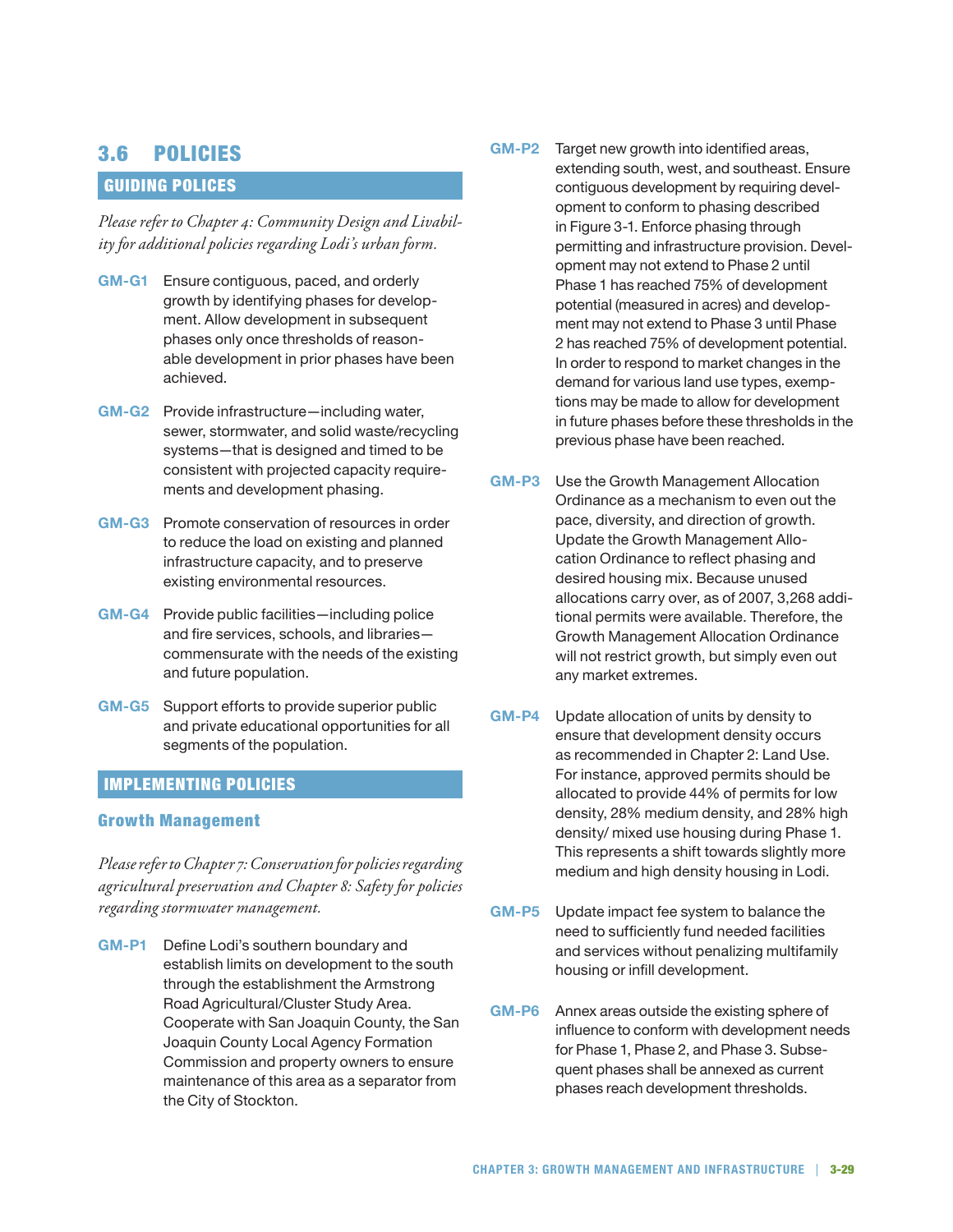**GM-P7**  Use Eminent Domain only for the acquisition of land for public facilities, as set forth by Ordinance 1775.

#### **Infrastructure**

- **GM-P8**  Ensure that public facilities and infrastructure—including water supply, sewer, and stormwater facilities—are designed to meet projected capacity requirements to avoid the need for future replacement and upsizing, pursuant to the General Plan and relevant master planning.
- **GM-P9**  Coordinate extension of sewer service, water service, and stormwater facilities into new growth areas concurrent with development phasing. Decline requests for extension of water and sewer lines beyond the city limit prior to the relevant development phase and approve development plans and water system extension only when a dependable and adequate water supply for the development is assured.
- **GM-P10**  Develop new facilities and rehabilitate existing facilities as needed to serve existing development and expected development, in accordance with the General Plan and relevant infrastructure master plans.
- **GM-P11**  Prepare master plan documents as necessary during the planning period to address the infrastructure needs of existing and projected growth, and to determine appropriate infrastructure provision for each phase. Existing master plan documents should be used until new master plans are developed, and updates should occur as follows:
	- A sanitary sewer system master plan should be undertaken soon after General Plan adoption. In particular, this master plan should address how to best provide sewer service for the growth on the east side of the city and for infill development, and to determine if additional wastewater flows will need to be diverted into the proposed South Wastewater Trunk Line.
- A citywide stormwater master plan should be prepared soon after General Plan adoption to confirm or revise existing planning studies.
- A White Slough Water Pollution Control Facility master plan should be completed during the early stages of Phase 1, most likely in 2013 or 2014.
- A recycled water master plan was prepared in May 2008 and is current as of 2009. It may be appropriate to update this document when the next WSWPCF master plan is prepared, in 2013 or 2014, to evaluate the feasibility of constructing a scalping plant to provide recycled water for use within the city.
- A potable water supply and distribution master plan is not urgently needed, as of 2009. Future planning should be completed as necessary.
- The Urban Water Management Plan should be updated on a five year basis in compliance with State of California mandated requirements. Future plans should be developed in 2010, 2015, 2020, 2025, and 2030.

### Water Conservation

- **GM-P12** Require water conservation in both City operations and private development to minimize the need for the development of new water sources and facilities. To the extent practicable, promote water conservation and reduced water demand by:
	- Requiring the installation of non-potable water (recycled or gray water) infrastructure for irrigation of landscaped areas over one acre of new landscape acreage, where feasible. Conditions of approval shall require connection and use of nonpotable water supplies when available at the site.
	- Encouraging water-conserving landscaping, including the use of drought-tolerant and native plants, xeriscaping, use of evapotranspiration water systems, and other conservation measures.
	- Encouraging retrofitting of existing development with water-efficient plumbing fixtures, such as ultra low-flow toilets, waterless urinals, low-flow sinks and showerheads, and waterefficient dishwashers and washing machines.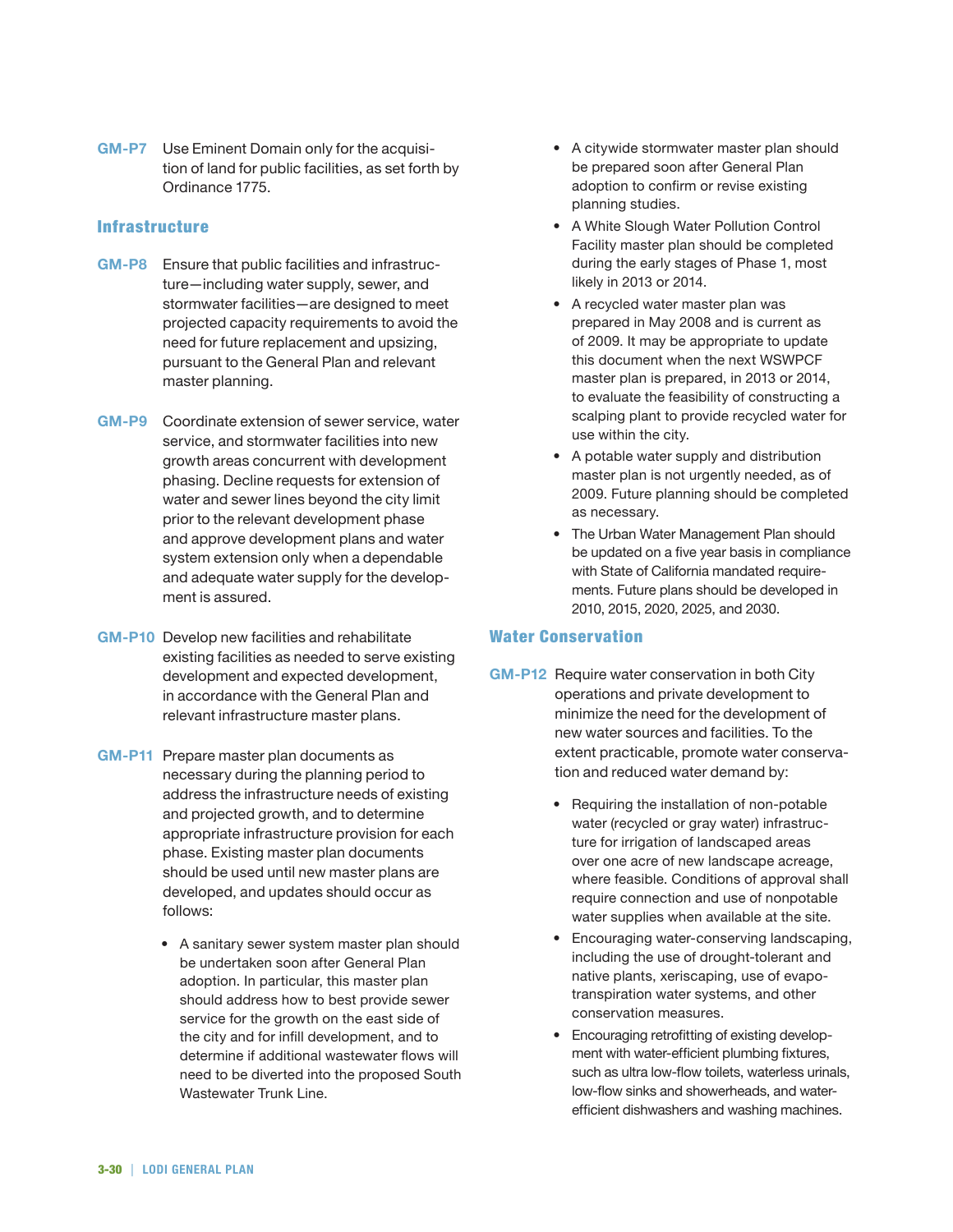**GM-P13**  Support on-site gray water and rainwater harvesting systems for households and businesses.

> The City should develop a strategy for the legal, effective, and safe implementation of gray water and rainwater harvesting systems, including amendment of the Building Code as appropriate to permit gray water and provision of technical assistance and educational programming to help residents implement gray water and rainwater harvesting strategies.

- **GM-P14**  Continue to implement the Water Meter Retrofit Program (consistent with State requirements as indicated in AB 2572), whereby all existing non-metered connections would be retrofitted with a water meter. This program is expected to be completed in 2015.
- **GM-P15**  Require water meters in all new and rehabilitated development.
- **GM-P16**  Monitor water usage and conservation rates resulting from the meter progress to verify if water demand assumptions are correct. If actual usage and conservation rates vary from planning assumptions, reassess requirements for future water resources.

### Potable Water Supply

**GM-P17**  Cooperate with Northeastern San Joaquin County Groundwater Banking Authority, other member water agencies, and the Woodbridge Irrigation District to retain surface water rights and groundwater supply.

#### Recycled Water

- **GM-P18**  Explore a program of complete wastewater reclamation and reuse at the White Slough Water Pollution Control Facility.
- **GM-P19**  Encourage the use of tertiary treated wastewater for irrigation of agricultural lands, large landscaped areas, and recreation/open

space areas within close proximity to the White Slough Water Pollution Control Facility.

#### Solid Waste Management and Recycling

**GM-P20**  Continue to improve waste diversion rates through recycling and resource conservation measures. Support waste reduction and recycling programs through public education.

### Public Facilities

*Please refer to Chapter 8: Safety for policies regarding fire and police staffing and emergency services.* 

- **GM-P21** Locate additional schools to fill any existing gaps in capacity and meet the needs of existing and new residents. Provide needed facilities concurrent with phased development.
- **GM-P22**  Coordinate with Lodi Unified School District in monitoring housing, population, and enrollment trends and evaluating their effects on future school facility needs.
- **GM-P23**  Phase school development as part of new residential growth to provide adequate school facilities, without exceeding capacity of existing schools. Schools should be provided consistent with the Lodi Unified School District's School Facilities Master Plan, which defines student generation rates.
- **GM-P24**  Support all necessary and reasonable efforts by Lodi Unified School District to obtain funding for capital improvements required to meet school facility needs, including adoption and implementation of local financing mechanisms, such as community facility districts, and the assessment of school impact fees.
- **GM-P25**  Locate any additional library branches to ensure all neighborhoods are served, in particular in the Eastside neighborhood and in proposed mixed use centers.